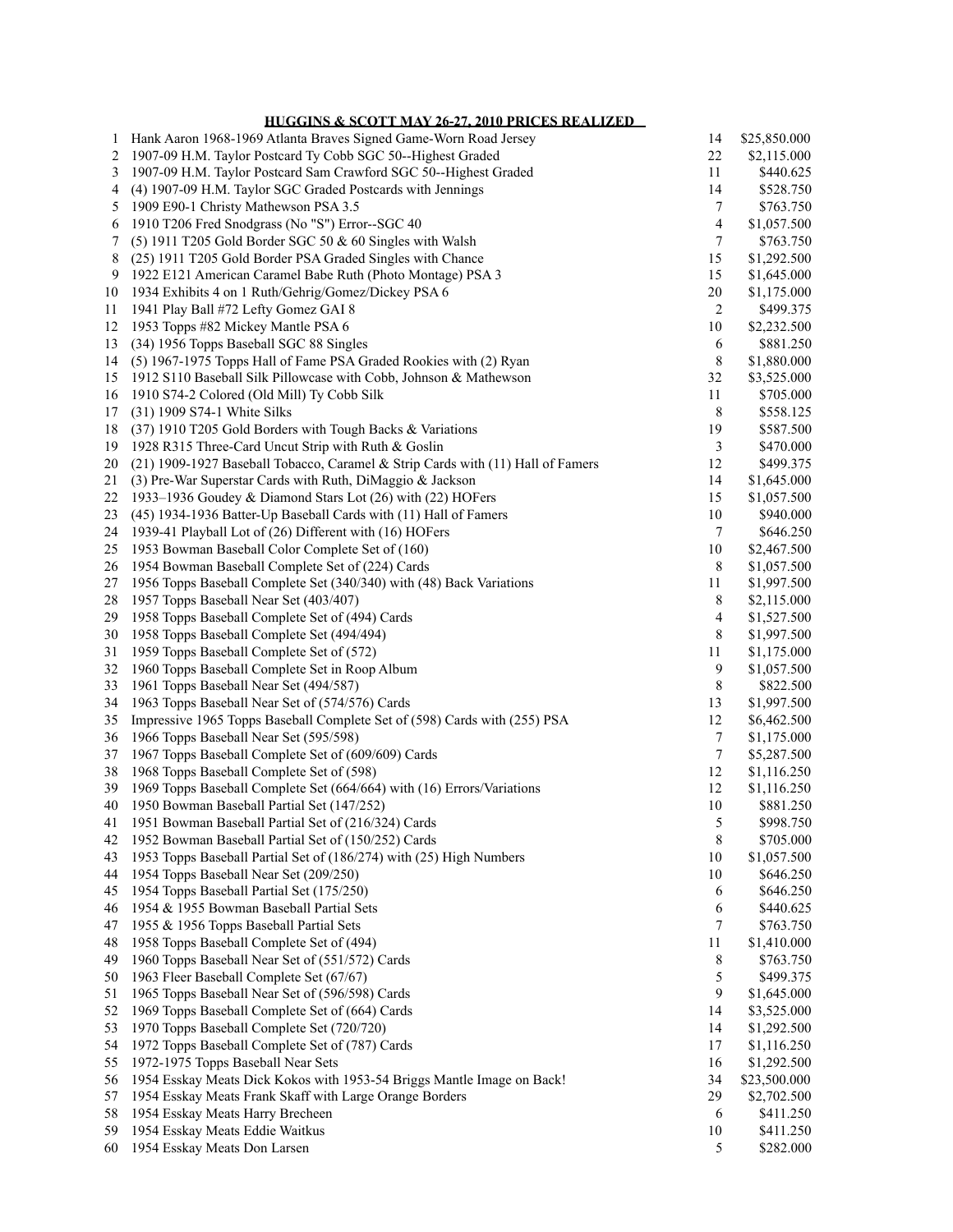| 61  | 1955 Esskay Meats Gene Woodling                                                           | 10               | \$940.000    |
|-----|-------------------------------------------------------------------------------------------|------------------|--------------|
| 62  | 1955 Esskay Meats Bob Kuzava with Orange Borders & Advertising Text                       | 43               | \$28,200.000 |
| 63  | (318) 1951-1956 Topps & Bowman Baseball Cards with Mantle                                 | 11               | \$1,997.500  |
| 64  | (13) 1958 & 1959 Topps Mickey Mantle Singles                                              | 15               | \$940.000    |
| 65  | $(900+)$ 1958-1963 Topps Baseball Singles with $(2)$ Mantle                               | 6                | \$940.000    |
| 66  | 1964 Meadow Gold Milk Carton With Full Baseball Panel                                     | 11               | \$1,762.500  |
| 67  | (57) 1948-1955 Topps, Bowman & Leaf Baseball Grab Bag                                     | 8                | \$558.125    |
| 68  | $(300+)$ 1950-1955 Bowman Baseball Singles                                                | 7                | \$499.375    |
| 69  | 1952-1956 Topps Baseball Lot of (420+) Cards Including Banks RC & Paige                   | 15               | \$1,527.500  |
| 70  | (590+) 1953-1959 Topps Baseball Cards                                                     | 14               | \$881.250    |
| 71  | (4) 1959 Bazooka Baseball Singles with Cepeda & Sievers SP                                | 3                | \$528.750    |
| 72  | 1960 Topps Baseball Starter Set of (231/572) Cards                                        | 20               | \$411.250    |
| 73  | 1961 Topps Baseball Starter Set of (273/587) Cards With Maris and Mantle                  | 15               | \$587.500    |
| 74  | 1965 & 1966 Topps Baseball Lot of (1250+) with (250+) High Numbers                        | 20               | \$1,645.000  |
| 75  | 1969 Topps White Letter Variation Near Set of (20/23) with Mantle                         | 5                | \$411.250    |
| 76  | 1972 Topps Posters Roberto Clemente Rare Unfolded Final Production Proof                  | $\overline{4}$   | \$270.250    |
| 77  | 1972 Topps Posters Pete Rose Rare Unfolded Final Production Proof                         | 6                | \$258.500    |
| 78  | (250+) 1956-1972 Topps Baseball Cards with Many Stars                                     | 7                | \$646.250    |
| 79  | $(2400+)$ 1971-1974 Topps Baseball Cards $(225+)$ High Numbers                            | 19               | \$1,175.000  |
| 80  | (122) 1972-1983 Hall of Fame Baseball Rookie Cards                                        | 11               | \$822.500    |
| 81  | (3000+) 1975 Topps Baseball Mini & Regular Hoard with Many Stars                          | 21               | \$1,175.000  |
| 82  | (1800+) 1968-1976 Topps Baseball Shoebox Collection with Many Stars                       | 11               | \$646.250    |
| 83  | (3) Mickey Mantle Highland Mint Gold, Silver & Bronze Cards                               | 7                | \$323.125    |
| 84  | (33) Highland Mint Silver Baseball Cards with Mantle                                      | 20               | \$2,467.500  |
|     |                                                                                           |                  |              |
| 85  | 1966 & 1968 Topps Baseball Partial Sets - (622) w/ Mantle & Ryan RC                       | 4                | \$646.250    |
| 86  | $(80,000+)$ 1960-1990s Mostly Baseball Singles Hoard with Ryan RC                         | 17               | \$1,762.500  |
| 87  | 1960 Topps Baseball One-Cent Display Box GAI 6                                            | 4                | \$152.750    |
| 88  | (3) 1961-1966 Topps Baseball Five-Cent Display Boxes-All GAI                              | 13               | \$323.125    |
| 89  | 1989 Upper Deck Low Series Wax Box Case                                                   | 6                | \$1,292.500  |
| 90  | (30) 1999-2004 Multi-Sport Premium Unopened Wax Box Lot                                   | 17               | \$1,880.000  |
| 91  | (4) 2008 Topps Sterling Eight-Piece Booklets with Wagner & Cobb                           | 18               | \$998.750    |
| 92  | (4) 2008 Topps Sterling Eight-Piece Booklets with Williams & Maris                        | 7                | \$440.625    |
| 93  | (4000+) Modern Baseball Insert & Rookie Collection                                        | 19               | \$998.750    |
| 94  | Multi-Sport Modern Auto/Patch Card Treasure Chest of (401)                                | 24               | \$1,410.000  |
| 95  | (1300+) Modern Multi-Sport Shoebox Collection with (148) Inserts                          | 14               | \$440.625    |
| 96  | (5000+) Multi-Sport Modern Auto/Jersey/Insert/Singles with (650+) GU/Auto                 | 16               | \$1,057.500  |
| 97  | 1888 Cincinnati Red Stocking Scorecard - Absolutely Gorgeous                              | 11               | \$998.750    |
| 98  | 1914 Boston Braves Pinback and "Royal Rooters" Ribbon Hanger - Rare                       | 0                | \$0.000      |
| 99  | 1944 Connie Mack Testimonial 10K Gold Bracelet with (28) 1931-1961 Press Pin Charms       | 9                | \$3,818.750  |
| 100 | (10) 1891-1909 Spalding Baseball Guides                                                   | 9                | \$705.000    |
| 101 | (10) 1910-1919 Spalding Baseball Guides                                                   | 10               | \$705.000    |
| 102 | 1920-1939 Spalding Baseball Guide Run of (19) Annuals                                     | 13               | \$881.250    |
| 103 | 1936 All-Star Game Program - Gorgeous                                                     | 10               | \$705.000    |
| 104 | 1950s PM-10 Stan Musial Pin                                                               | $\boldsymbol{0}$ | \$0.000      |
| 105 | Circa 1950s Yankee Stadium Sign                                                           | 5                | \$587.500    |
| 106 | Mickey Mantle 1961-1963 White Base Bobblehead Doll                                        | 10               | \$411.250    |
| 107 | Roger Maris 1961-1963 White Base Bobblehead Doll                                          | 6                | \$282.000    |
| 108 | 1930s-1940s Cleveland Municipal Stadium Folding Chair                                     | $\boldsymbol{0}$ | \$0.000      |
| 109 | Four-Seat Section From Detroit's Briggs Stadium                                           | 0                | \$0.000      |
| 110 | Cincinnati Stadium Seat Lot With (2) Crosley and (1) Riverfront                           | 0                | \$0.000      |
| 111 | (8) 1960s Hartland Baseball Statues with Mantle                                           | 10               | \$587.500    |
| 112 | 1950s Gibbs-Conner Chicago White Sox Porcelain Bank                                       | 9                | \$411.250    |
| 113 | 1955 Gibbs-Conner AL and NL Champions Banks                                               | 16               | \$998.750    |
| 114 | Rare 1960s "Oddball" Dodgers and Angels Bobbleheads                                       | 6                | \$176.250    |
| 115 | (3) Early-1960s PCL Bobbleheads With Portland, Seattle and Tacoma                         | 6                | \$470.000    |
| 116 | 1960s Hamilton Tiger Cats CFL "Touchdown" Bank                                            | 1                | \$293.750    |
| 117 | 1961-1965 Winnipeg Blue Bombers "Sideways" CFL Bobblehead Doll                            | 3                | \$411.250    |
| 118 | 1961 St. Louis Football Cardinals "Falstaff" Wood Base Bobblehead                         | 1                | \$176.250    |
| 119 | 1967-1968 Los Angeles Kings Gold Base Bobblehead With "Gordie Howe" Face                  | 4                | \$258.500    |
| 120 | Babe Ruth Single-Signed Baseball With Full JSA                                            | 10               | \$9,987.500  |
| 121 | 1927-1928 New York Yankees Team-Signed Ball With (8) Including Ruth, Gehrig and Grabowski | 22               | \$9,400.000  |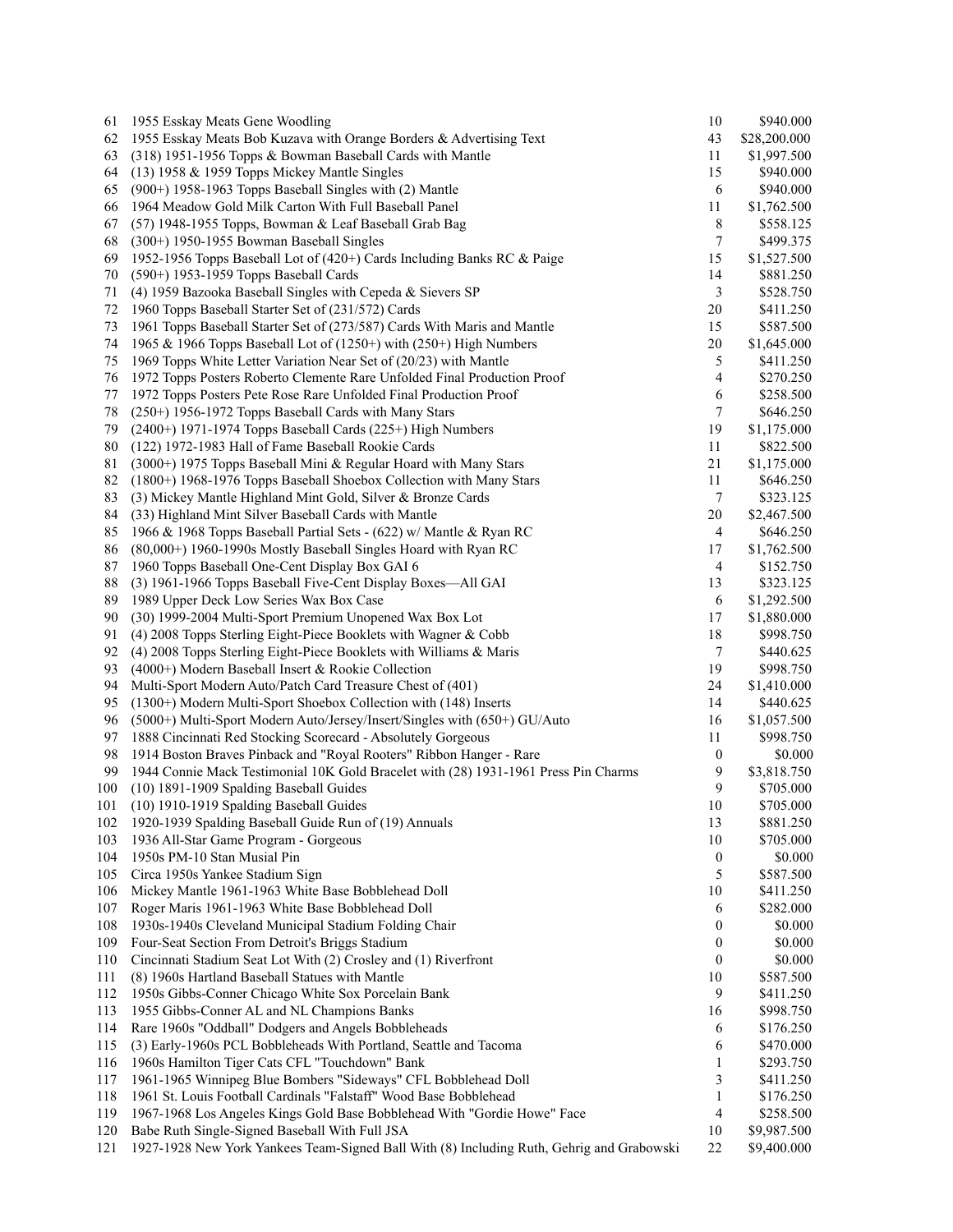| 122 | 1970 National League All-Star Team-Signed Baseball with (29) Signatures including Clemente | 6                       | \$1,410.000 |
|-----|--------------------------------------------------------------------------------------------|-------------------------|-------------|
| 123 | Roger Maris Single Signed Ball With Full PSA/DNA                                           | 23                      | \$4,406.250 |
| 124 | 1955 New York Giants Team-Signed Baseball with (24) Signatures                             | $\boldsymbol{0}$        | \$0.000     |
| 125 | 500 Home Run Club Multi-Signed Baseball with (11) Signatures                               | 13                      | \$763.750   |
| 126 | Ted Williams, Mickey Mantle & Joe DiMaggio Single-Signed Baseballs                         | 11                      | \$940.000   |
| 127 | (3) Sandy Koufax Signed Items With Multi-Signed Dodgers Hat                                | 14                      | \$763.750   |
| 128 | (3) 1967-1972 Baltimore Orioles Team-Signed Baseballs                                      | 8                       | \$323.125   |
| 129 | (12) Joe Sewell Single-Signed Baseballs                                                    | 8                       | \$528.750   |
| 130 | Cal Ripken 2131 Signed Game-Used Baseball With Umpire Signatures and LOA                   | 14                      | \$1,116.250 |
| 131 | (6) 1959-1968 San Francisco Giants Team-Signed Baseballs with (26) Photographs             | 11                      | \$587.500   |
| 132 | (15) Single-Signed Baseballs With Mantle, Aaron and Drysdale                               | 12                      | \$1,057.500 |
| 133 | (29) Autographed Baseballs With A-Rod, Griffey and Teixeira                                | 9                       | \$822.500   |
| 134 | 1969 Topps Baseball Autographed Near Set of (632) Different with Mantle & Clemente         | 9                       | \$6,462.500 |
| 135 | 1934 Detroit Tigers American League Champions Team-Signed Photograph with (27) Signatures  | 3                       | \$998.750   |
| 136 | Roger Maris Signed Photograph With Full PSA/DNA                                            | 11                      | \$822.500   |
| 137 | Jimmy Foxx Autographed 1960 Fleer #53 - PSA/DNA                                            | 9                       | \$940.000   |
| 138 | Baseball Autograph Collection With Mantle and A-Rod                                        | 6                       |             |
|     |                                                                                            |                         | \$499.375   |
| 139 | Roy Campanella Signed Photograph With Full PSA/DNA                                         | $\overline{\mathbf{c}}$ | \$323.125   |
| 140 | Ken Hubbs Signed J.D. McCarthy Postcard                                                    | $\boldsymbol{0}$        | \$0.000     |
| 141 | Gil Hodges Signed Photo Postcard                                                           | 9                       | \$558.125   |
| 142 | Hank Greenberg Signed Perez-Steele Hall of Fame Postcard                                   | 5                       | \$293.750   |
| 143 | 1951 "Fabulous Redmen" 1st Edition Book Signed by Jim Thorpe With Full JSA                 | 12                      | \$881.250   |
| 144 | 1952 All-Star Game Signed Program With Campanella, J. Robinson and Full JSA                | 8                       | \$646.250   |
| 145 | (3) Multi-Signed Flats with Babe Ruth Scorecard                                            | 11                      | \$2,232.500 |
| 146 | 500 Home Run Club Lithograph Signed by (11) With Full PSA/DNA                              | 8                       | \$558.125   |
| 147 | Ted Williams Signed Triple Crown Giclee With Full PSA/DNA                                  | 5                       | \$499.375   |
| 148 | Ted Williams Signed and Inscribed Bat With Full PSA/DNA                                    | 20                      | \$1,410.000 |
| 149 | Ray Scarborough 1951-1952 Boston Red Sox Game-Worn Home Uniform                            | $\boldsymbol{0}$        | \$0.000     |
| 150 | Brooks Robinson 1966 Signed Game-Used Bat                                                  | 12                      | \$2,115.000 |
| 151 | Sammy Sosa 1998 Signed Game-Used Bat From MVP Season                                       | 10                      | \$558.125   |
| 152 | 1954 Bowman Football Complete Set of (128) Cards                                           | 14                      | \$1,057.500 |
| 153 | 1955 Bowman Football Complete Set (160/160)                                                | 19                      | \$1,292.500 |
| 154 | 1957 Topps Football Complete Set of (154) Cards                                            | 8                       | \$763.750   |
| 155 | (6) 1959 Bazooka Football Cards with Gifford & Groza SP                                    | 14                      | \$1,527.500 |
| 156 | 1959 Topps Football Complete Set of (176) Cards                                            | 9                       | \$881.250   |
| 157 | (575+) 1955-1961 Topps & Fleer Football Singles with J. Brown RC                           | 23                      | \$1,527.500 |
| 158 | 1961 Fleer Football Complete Set of (220) Cards                                            | 22                      | \$2,232.500 |
| 159 | 1963 Topps Football Near Set of (168/170) Cards                                            | 8                       | \$646.250   |
| 160 | 1965 Philadelphia Gum Football Complete Set of (198/198)                                   | 10                      | \$499.375   |
| 161 | 1966 Philadelphia Gum Football Complete Set of (198) Cards                                 | 13                      | \$822.500   |
| 162 | 1967 Philadelphia Gum Football Complete Set (198/198)                                      | 8                       | \$440.625   |
| 163 | (1950+) 1959-1969 Topps & Philadelphia Gum Football Singles                                | 12                      | \$1,116.250 |
| 164 | 1969 Topps Football Uncut Sheet with Piccolo & Csonka Rookies                              | 16                      | \$1,175.000 |
| 165 | (1270+) 1951-1974 Topps, Bowman & Philadelphia Gum Football Singles                        | 9                       | \$470.000   |
| 166 | 1962 Topps Football Near Set of (172/176) Cards                                            | 9                       | \$763.750   |
| 167 | 1964 & 1965 Philadelphia Gum Football Complete Sets                                        |                         |             |
|     |                                                                                            | 16                      | \$2,937.500 |
| 168 | 1972 Topps Football Complete Set (351/351) with (2) PSA                                    | 18                      | \$1,997.500 |
| 169 | 1972-1981 Topps Football Complete Set Run of (8)                                           | 12                      | \$1,116.250 |
| 170 | 1930 Staten Island Stapletons vs. Green Bay Packers Program                                | 5                       | \$646.250   |
| 171 | 1942 Redskins vs. Bears NFL Championship Program                                           | 6                       | \$881.250   |
| 172 | (4) 1948-1949 Baltimore Colts AAFC Programs With Matching Ticket Stubs                     | 12                      | \$558.125   |
| 173 | Ultimate Johnny Unitas Ephemera Trio With 1st Game Program and Ticket Stub                 | 6                       | \$470.000   |
| 174 | (8) 1925-1940 Cal-Stanford Football Programs                                               | 0                       | \$0.000     |
| 175 | 1935 Program For First-Ever Sugar Bowl                                                     | 0                       | \$0.000     |
| 176 | (2) 1946 Programs from Chicago Rockets First Two AAFC Games                                | 1                       | \$235.000   |
| 177 | (13) 1942-1966 Washington Redskins Programs & Media Guides                                 | 0                       | \$0.000     |
| 178 | Paul Brown Single-Signed Football                                                          | 1                       | \$293.750   |
| 179 | 1972 Chicago Bears Football Signed by (8) Including Butkus                                 | $\boldsymbol{0}$        | \$0.000     |
| 180 | 1977 Notre Dame Signed Team Ball Plus Banner                                               | 10                      | \$528.750   |
| 181 | (5) Big Name Autographed Football Items With Packers Greats                                | 9                       | \$646.250   |
| 182 | 1946 Washington Redskins Contract Signed by Poillon and Edwards                            | 12                      | \$1,762.500 |
|     |                                                                                            |                         |             |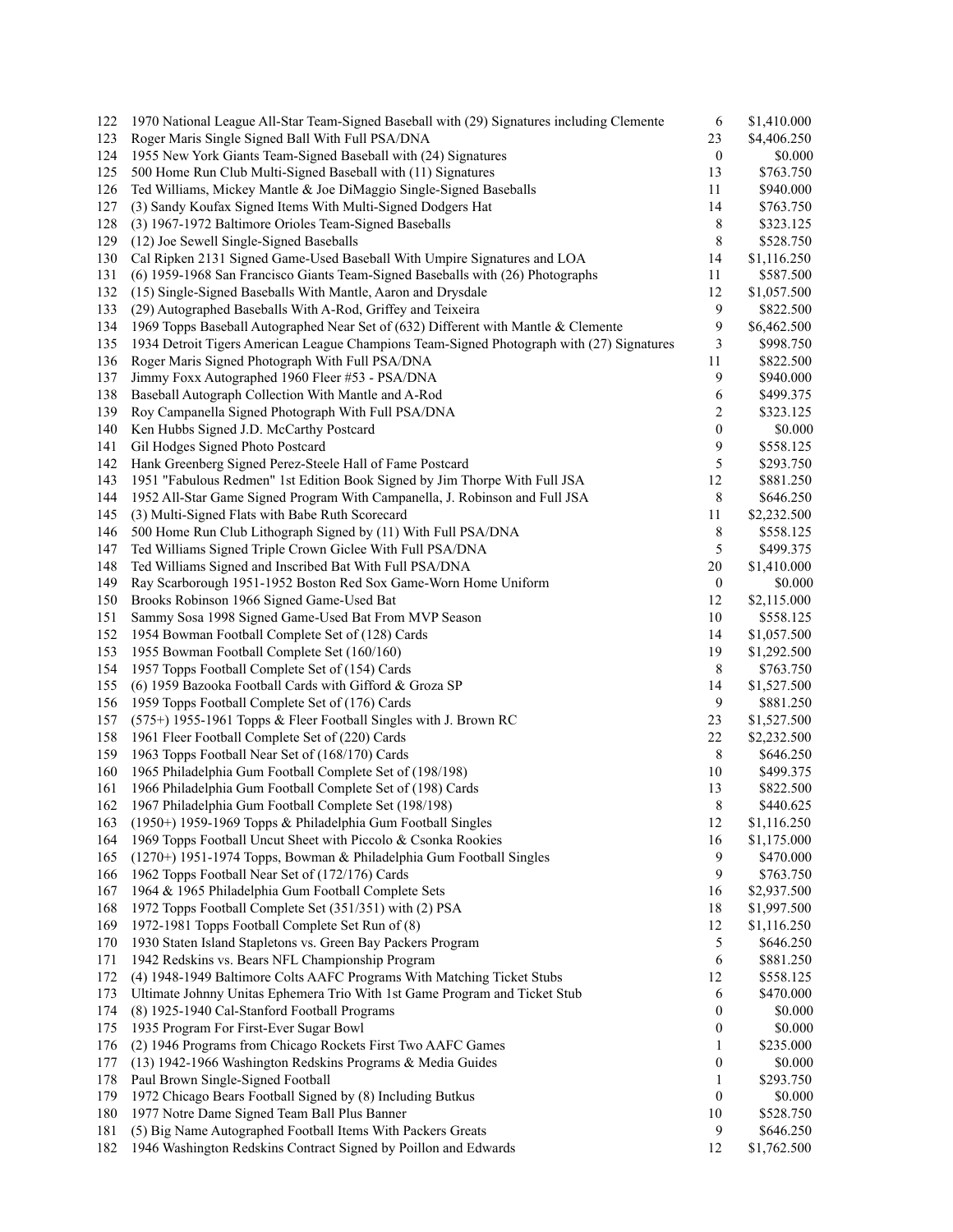| 183 | George Preston Marshall 1959 Letter to Mrs. Bert Bell With Full JSA                            | 8                | \$440.625   |
|-----|------------------------------------------------------------------------------------------------|------------------|-------------|
| 184 | (6) Signed Full-Size Helmets With Sayers, Starr and Baugh                                      | 13               | \$763.750   |
| 185 | (20) Signed Leather Mini-Helmets With Baugh, Dudley and Tittle                                 | 37               | \$2,820.000 |
| 186 | Turn-of-the-Century French Boxing Toy With Original Box                                        | 0                | \$0.000     |
| 187 | 1899 NAAAA Sterling Silver Boxing Medal                                                        | 0                | \$0.000     |
| 188 | "The Fighting Heart" 1925 Olympia Theater Broadside                                            | 0                | \$0.000     |
| 189 | 1927 Kina Lillet Fan With Boxing Motif                                                         | 0                | \$0.000     |
| 190 | 1910-1911 Boxing and Multi-Sport Partial/Near Set & Singles Group with E79 Scrappers           | 14               | \$381.875   |
| 191 | Vintage Irish Pub Shadowbox Boxing Display                                                     | 2                | \$188.000   |
| 192 | (7) Pairs of Vintage Boxing Gloves                                                             | 0                | \$0.000     |
| 193 | "The Harder They Fall" Linen Back Movie Poster                                                 | 3                | \$199.750   |
| 194 | (14) Vintage Boxing Pendants, Medals and Charms                                                | 1                | \$235.000   |
| 195 | 1950s "Knockout" Electronic Boxing Game                                                        | 10               | \$258.500   |
| 196 | Muhammad Ali Signed 1994 World Series Baseball With Full JSA                                   | 7                | \$411.250   |
| 197 | Muhammad Ali Autograph Lot With Glove and Multi-Signed Book                                    | 6                | \$763.750   |
| 198 | Vintage Denkert Boxing Gloves in Original Box                                                  | $\boldsymbol{0}$ | \$0.000     |
| 199 | (30) Signed Boxing Gloves With Frazier, Johansson and Arguello                                 | 13               | \$763.750   |
| 200 | Muhammad Ali Signed 1996 Olympic Torch Ceremony Framed 16x20 Photo                             | 4                | \$499.375   |
| 201 | (5) Muhammad Ali Signed 8x10 Photographs with Elvis (All Full PSA/DNA LOA)                     | 13               | \$1,116.250 |
| 202 | (5) Muhammad Ali Signed Book Pages with Full LOA from PSA/DNA                                  | 13               | \$881.250   |
| 203 | Muhammad Ali Single-Signed Glove with Full LOA from PSA/DNA                                    | 9                | \$558.125   |
| 204 | 1974 Ali vs. Foreman Felt Pennant                                                              | $\boldsymbol{0}$ | \$0.000     |
| 205 | 1990 Salvino Muhammad Ali Signed Statue with Full JSA & Great Moments Doll                     | 10               | \$381.875   |
| 206 | (99) 1933-1971 Mostly Baseball Hall of Fame/Star Collection with Paige, J. Robinson & Williams | 16               | \$1,410.000 |
| 207 | (46) Highland Mint Bronze Multi-Sport Stars with (20) Coins                                    | 10               | \$587.500   |
| 208 | Autographed Multi-Sport Treasure Chest With Unitas, Musial and Abdul-Jabbar                    | 15               | \$822.500   |
| 209 | Fred Couples Tournament-Used Golf Bag Signed and Personalized to Dan Marino                    | 8                | \$411.250   |
| 210 | (8) 1887 N28 Allen & Ginter World Champions PSA 4-6 Singles                                    | 4                | \$440.625   |
| 211 | (12) 1888 N29 Allen & Ginter World Champion PSA Graded Cards                                   | 4                | \$470.000   |
| 212 | (17) 1949-1987 Multi-Sport Rookies & Second Year with Jordan RC                                | 17               | \$998.750   |
| 213 | (11) Multi-Sport Highland Mint Gold Superstars with Jordan & Ryan                              | 10               | \$881.250   |
| 214 | (208) Football, Basketball & Hockey Complete Sets                                              | 10               | \$528.750   |
| 215 | (5) Late-1800s-Early-1900s Display items With Photos, Ads and Navy Felt                        | 2                | \$246.750   |
| 216 | Mickey Mantle & Jack Sharkey Signed Photo with Full JSA                                        | 5                | \$587.500   |
| 217 | "Meet the Beatles" Framed Display with All (4) Signatures on Postcard                          | $\boldsymbol{0}$ | \$0.000     |
| 218 | Circa 1964 Rolling Stones Signed Band Photo with Stub                                          | 4                | \$763.750   |
| 219 | Elvis Presley Signed 1956 Tour Program with Full JSA                                           | 18               | \$1,880.000 |
| 220 | 1966 Bob Dylan "Blonde on Blonde" Sealed Double Mono LP                                        | $\boldsymbol{0}$ | \$0.000     |
| 221 | 1940 Charles Lindbergh Signed Letter                                                           | 7                | \$499.375   |
| 222 | 1954 Mad Magazine CGC Graded 8.5                                                               | 3                | \$199.750   |
| 223 | 1884 Smith & Wesson .44 Caliber Double Action Revolver with Incredible Provenance              | 3                | \$1,762.500 |
| 224 | 1852 Springfield Percussion .57 Caliber Musket                                                 | 5                | \$558.125   |
| 225 | (5) Vintage Military Swords or Bayonets                                                        | 11               | \$470.000   |
| 226 | (4) Vintage Walt Disney Figurines and 1934 Mickey/Minnie Mouse Hand Car                        | 7                | \$352.500   |
| 227 | 1890s Elgin Gold-Filled Pocket Watch with Jockey Motif                                         | 1                | \$352.500   |
| 228 | (2) Antique Rifles - Need Repair                                                               | 4                | \$235.000   |
| 229 | Mickey Mouse Club "Mouseketeers" TLS by Jimmie Dodd                                            | 0                | \$0.000     |
| 230 | (4) 1969 Astronaut Items With Armstrong Signed Postcard and Full JSA and (3) Publications      | 12               | \$646.250   |
| 231 | 1974 Civil War Replica Long Rifle                                                              | $\mathbf{1}$     | \$235.000   |
| 232 | Henry Kissinger Single-Signed OAL Ball With PSA/DNA Cert                                       | 16               | \$411.250   |
| 233 | Ronald Reagan Signed Black & White Photograph with Full JSA                                    | 1                | \$352.500   |
| 234 | 1909 E90-1 Bender (SGC 50) & 1909 E91B Christy Mathewson (SGC 20)                              | 6                | \$470.000   |
| 235 | (3) 1912 T207 Brown Background Hall of Famers-All SGC 40                                       | 6                | \$470.000   |
| 236 | 1910 T210 Old Mill Johnson (Series 3) SGC 40 with Orange Borders                               | 8                | \$223.250   |
| 237 | (3) 1910 T210 Old Mill Series 1 SGC Graded Cards                                               | 3                | \$223.250   |
| 238 | (5) 1910 T210 Old Mill Series 3 SGC Graded Cards                                               | 0                | \$0.000     |
| 239 | 1927 W560 Lou Gehrig PSA 8                                                                     | 8                | \$440.625   |
| 240 | 1926-29 Exhibits (Postcard Back) Al Simmons Rookie SGC 60                                      | 3                | \$199.750   |
| 241 | 1926-29 Exhibits Chuck Klein (Green) Rookie SGC 50                                             | 5                | \$223.250   |
| 242 | 1933 Goudey Eddie Collins Patent and Copyright Cards                                           | 3                | \$258.500   |
| 243 | (2) Vintage Gashouse Gang Cards with Dean & Medwick                                            | 8                | \$282.000   |
|     |                                                                                                |                  |             |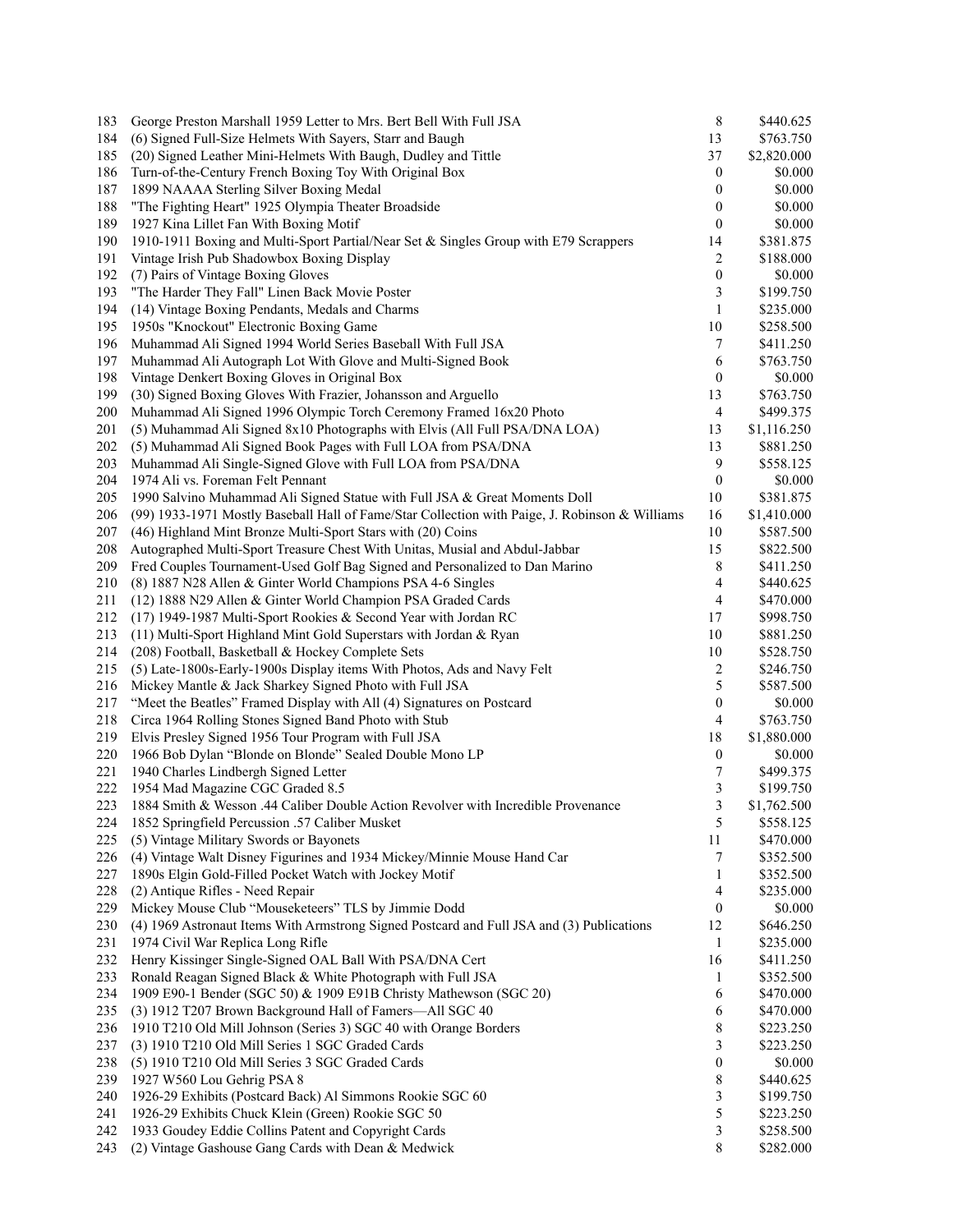| 244 | 1948 Leaf #79 Jackie Robinson RC PSA 3                                                      | 19               | \$705.000   |
|-----|---------------------------------------------------------------------------------------------|------------------|-------------|
| 245 | 1952 Topps #345 Sammy White SGC 84                                                          | 16               | \$381.875   |
| 246 | (5) 1952 Topps Baseball SGC-Graded High Numbers                                             | 16               | \$763.750   |
| 247 | 1954 Topps #128 Hank Aaron RC (SGC 50) & 1963 Topps #537 Pete Rose RC (SGC 60)              | 11               | \$881.250   |
| 248 | 1956 Topps #135 Mickey Mantle PSA 6                                                         | 14               | \$1,057.500 |
| 249 | (3) 1953-1957 Topps & Bowman Baseball PSA Graded Star Cards with Clemente                   | 8                | \$381.875   |
| 250 | 1962 Topps #544 Willie McCovey PSA 9                                                        | 10               | \$558.125   |
| 251 | 1971 Topps Hank Aaron #400 PSA 8.5                                                          | 8                | \$223.250   |
| 252 | (5) 1887 N172 Old Judge Baseball Cards & Vintage Photo                                      | 19               | \$499.375   |
| 253 | (16) 1911 T205 Gold Border Singles with Dougherty Variation                                 | 7                | \$352.500   |
| 254 | 1953-54 Briggs Meats Pete Runnels with Red Bordering                                        | 1                | \$176.250   |
| 255 | 1953-54 Briggs Meats Clyde Vollmer with Red Borders                                         | 4                | \$211.500   |
| 256 | 1953-54 Briggs Meats Johnny Schmitz with Red Borders                                        | 5                | \$223.250   |
| 257 | 1953-54 Briggs Meats John Dixon                                                             | 4                | \$211.500   |
| 258 | 1953-54 Briggs Meats Joe Tipton                                                             | 12               | \$246.750   |
| 259 | 1956 Topps Baseball Partial Set of (251/340) With Williams, Aaron and Clemente              | 19               | \$881.250   |
| 260 | (26) 1949-1959 Topps & Bowman Baseball Grab Bag with Many Stars                             | 14               | \$528.750   |
| 261 | 1956 & 1967 Topps Mickey Mantle Cards                                                       | 12               | \$411.250   |
| 262 | 1964 Topps Baseball Near Set of (521/587)                                                   | 13               | \$998.750   |
| 263 | (8) 1954-1970 Topps Baseball Stars with Koufax RC                                           | 15               | \$470.000   |
| 264 | (4) 1971 Milk Duds Complete Boxes with Mays                                                 | 3                | \$141.000   |
| 265 | (3) 1974-1978 Topps Baseball Complete/Near Sets                                             | 12               | \$558.125   |
| 266 | (90) 1978 Topps #36 Eddie Murray Rookie Cards                                               | 4                | \$822.500   |
| 267 | (57) 1975-1982 Baseball Uncut Sheets                                                        | 4                | \$223.250   |
| 268 | (153) 1980-1981 Topps & Fleer Wax Packs and Box                                             | 6                | \$881.250   |
| 269 | 1986-89 Baseball Wax Box & Case Lot                                                         | 10               | \$558.125   |
| 270 | (108) 1981-1990 Topps Baseball Complete Sets                                                | 16               | \$558.125   |
| 271 | $(25,000+)$ 1980s-2000s Baseball Stars Cards with $(9)$ Jeter RC                            | 5                | \$293.750   |
| 272 | 1895-1902 Polo Grounds NY Giants Baseball Ticket Stub                                       | 5                | \$293.750   |
| 273 | 1914 Richter's History and Records of Baseball Book                                         | $\boldsymbol{2}$ | \$129.250   |
| 274 | 1927 Period Photograph of Babe Ruth With Youth Baseball Team                                | 5                | \$164.500   |
| 275 | 1931 Chicago Cubs Picture Pack Near Set of (31/36) with Original Envelope                   | 5                | \$223.250   |
| 276 | Ted Williams and Stan Musial First Game World Series Ticket Stubs                           | 3                | \$164.500   |
| 277 | Vintage Baseball Equipment Lot With Cobb and Mantle Store Model Bats                        | 23               | \$763.750   |
| 278 | Andy Pafko 1949 Baseball Scorekeeper Ring With Original Ad                                  | 1                | \$117.500   |
| 279 | 1950s Louisville Slugger Mini Bat Bank With (10) Bats Including Mantle and Williams         | 19               | \$646.250   |
| 280 | (3) Ted Williams 1940s-1950s Original News Service Photographs                              | $\boldsymbol{0}$ | \$0.000     |
| 281 | 1950 Yankees Stadium-Issued World Series Program - Nice Shape                               | 2                | \$129.250   |
| 282 | 1954 Cleveland Stadium-Issued World Series Program - Very Sharp                             | 4                | \$152.750   |
| 283 | 1963 Hartland "Batboy" Statue in Original Packaging                                         | 8                | \$323.125   |
| 284 | Hartland Baseball Statue Lot of (6) With Mantle and Williams                                | 9                | \$381.875   |
| 285 | Hartland Baseball Lot of (7) With Extras and (2) Mantles                                    | 9                | \$558.125   |
| 286 | (3) 1960s Baseball Bobblehead Dolls                                                         | 2                | \$246.750   |
| 287 | 1962 Roger Maris Baseball Board Game                                                        | 1                | \$235.000   |
| 288 | 1966 Mickey Mantle Fedtro Component in Original Packaging                                   | $\boldsymbol{0}$ | \$0.000     |
| 289 | (19) 1950s-1980s Baseball Yearbooks                                                         | 17               | \$499.375   |
| 290 | 1940s-1970s Multi-Sport Games and Cards Collection                                          | 11               | \$352.500   |
| 291 | Gerry Dvorak Rendering of the 1953 Topps Mickey Mantle                                      | 5                | \$176.250   |
| 292 | New Yankee Stadium Ticket From First-Ever Game - PSA 6                                      | $\boldsymbol{0}$ | \$0.000     |
| 293 | Interesting 1850s-2000s Baseball & Americana Collection of (18) Items with Early Box Scores | 1                | \$235.000   |
| 294 | 1945 U.S. Navy/Marines Multi-Signed Baseball with (16) Signatures Including Williams        | 12               | \$528.750   |
| 295 | 1963 Cleveland Indians Team-Signed Ball With Full JSA                                       | $\mathbf{1}$     | \$176.250   |
| 296 | 1969 New York Mets Team-Signed Reunion Ball with (23) Signatures                            | 13               | \$270.250   |
| 297 | 400 Home Run Hitters Signed Baseball With Mantle and T. Williams                            | 15               | \$528.750   |
| 298 | Sandy Koufax Single-Signed UDA Baseball                                                     | 13               | \$352.500   |
| 299 | Williams, Mantle & DiMaggio Signed Lot of (3)                                               | 12               | \$646.250   |
| 300 | (4) Multi-Signed Baseballs With 500 HR Club                                                 | 12               | \$470.000   |
| 301 | (5) Painted And Autographed Baseballs With Williams & Musial                                | 13               | \$646.250   |
| 302 | Baseball Autograph Lot of (6) With Mantle, Ryan and Griffey Sr, Jr                          | 18               | \$470.000   |
| 303 | Sandy Koufax Signed Personal Photograph With Full JSA                                       | $\boldsymbol{0}$ | \$0.000     |
| 304 | Mantle, Mays, DiMaggio, Snider Signed Photo With Full PSA/DNA                               | $17\,$           | \$499.375   |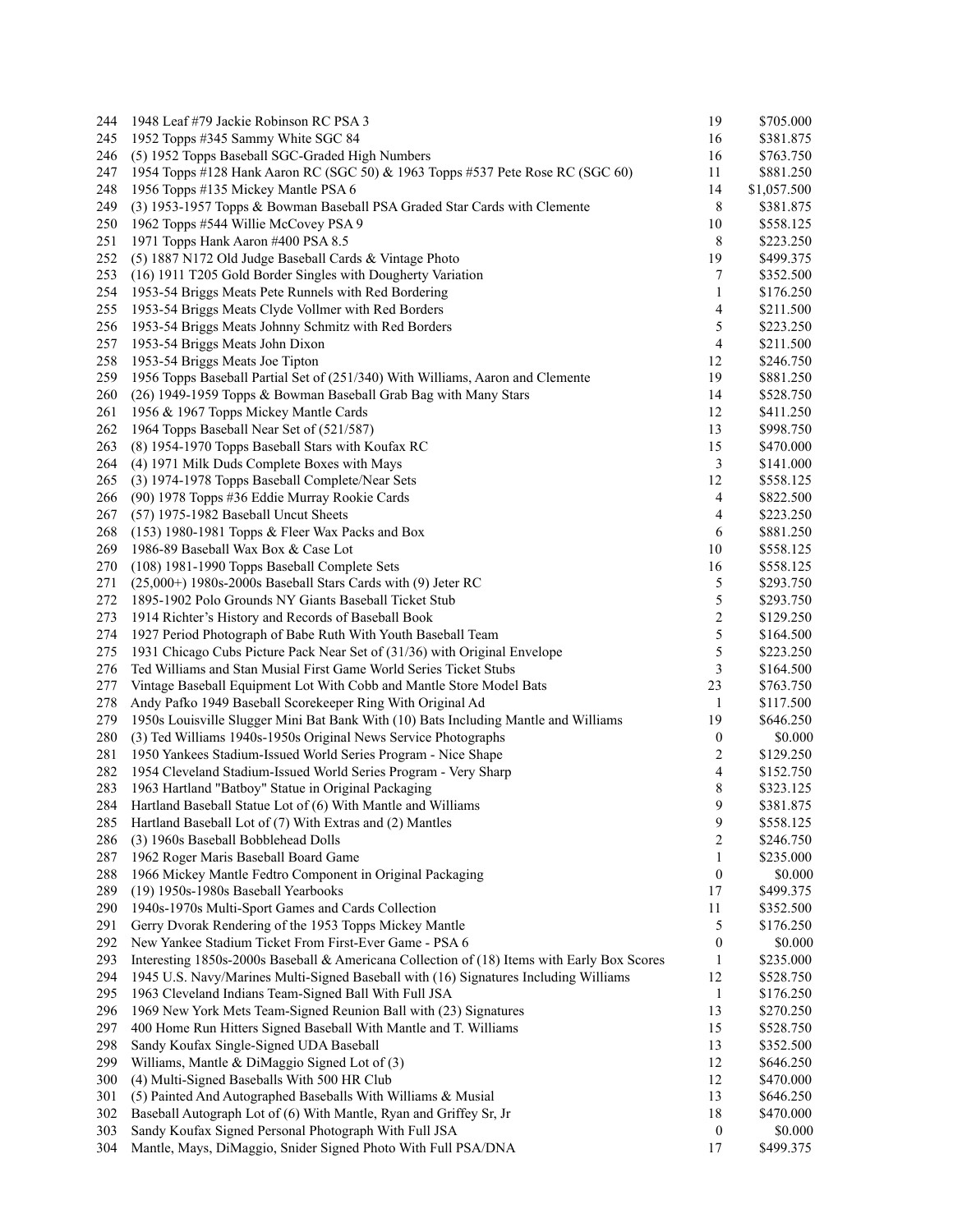| 305 | "300/300" and "40/40" Signed Lithographs With Mays, Bonds and A-Rod                      | 4                | \$293.750   |
|-----|------------------------------------------------------------------------------------------|------------------|-------------|
| 306 | Mickey Mantle Signed Joplin Miners Photo From Greer Johnson Collection - Full PSA/DNA    | 11               | \$440.625   |
| 307 | 1946-52 Albertype Lefty Grove Signed Hall of Fame Plaque Postcard                        | 1                | \$176.250   |
| 308 | Billy Evans Signed 1947 Umpiring from the Inside Book                                    | 2                | \$188.000   |
| 309 | Toots Shor Signed Book with JSA LOA                                                      | $\mathbf{1}$     | \$117.500   |
| 310 | Autographed Ted Williams "The Science of Hitting" Book - PSA/DNA                         | 15               | \$499.375   |
| 311 | Joe DiMaggio Group of (4) Items with (2) Single-Signed Baseballs                         | 16               | \$558.125   |
| 312 | "Whiz Kids" Autograph Collection With Ashburn and Roberts                                | 29               | \$2,232.500 |
| 313 | Brooklyn Dodgers Replica Cap Signed by Koufax, Reese, Drysdale and Snider - Full PSA/DNA | 9                | \$282.000   |
| 314 | Ken Griffey Jr UDA Signed Painted Jersey #6/10                                           | 11               | \$293.750   |
| 315 | 1955 Topps Football All-American Starter Set of (47/100) Cards                           | 5                | \$282.000   |
| 316 | 1957 Topps Football Three-Card Advertising Panel-PSA Authentic                           | 10               | \$440.625   |
| 317 | (3) 1957-1960 Topps Football PSA Graded Stars with Unitas RC                             | 13               | \$646.250   |
| 318 | 1962 Post Cereal Football Lot of (93) With (7) Short Prints                              | 9                | \$499.375   |
| 319 | 1964 Philadelphia Gum Football #17 Ditka (PSA 8.5) & #71 Adderly (PSA 9)                 | 9                | \$246.750   |
| 320 | 1891 Walter Camp "American Football" 1st Edition                                         | 12               | \$381.875   |
| 321 | 1942 Washington Redskins Original 8x10 Photograph                                        | 2                | \$129.250   |
| 322 | Gorgeous 1960 Texas vs. Syracuse Cotton Bowl Program                                     | 1                | \$176.250   |
|     |                                                                                          | 4                |             |
| 323 | Sealed 1965 Aurora/Sport Great Moments in Sport Jim Brown                                |                  | \$270.250   |
| 324 | 1969 Super Bowl III Jets vs. Colts Program W/ Unitas & Namath                            | 11               | \$411.250   |
| 325 | George P. Marshall Signed Cut from Check                                                 | 5                | \$270.250   |
| 326 | Harry Stuhldreher (Notre Dame Four Horsemen) Cut Signature                               | 5                | \$211.500   |
| 327 | Turk Edwards Signed 3x5 Index Card                                                       | 9                | \$499.375   |
| 328 | Guy Chamberlin and George Trafton Signed Index Cards With Full JSA                       | 17               | \$558.125   |
| 329 | 1952 Bowman Large Autographed Tom Landry With Full PSA/DNA                               | 1                | \$176.250   |
| 330 | (2) Johnny Unitas Signed framed Displays With Full PSA/DNA                               | 6                | \$246.750   |
| 331 | Baltimore Colts Helmet Signed by (7) Hall of Famers - Including Unitas                   | 19               | \$822.500   |
| 332 | Heisman Trophy Winners Multi-Signed Football with Full Photo LOA                         | 14               | \$499.375   |
| 333 | Gale Sayers and Walter Payton Signed Footballs With Full PSA/DNA                         | 10               | \$528.750   |
| 334 | 1990 San Francisco 49ers Team Signed Ball With Montana, Young and Lott                   | $\mathbf{1}$     | \$117.500   |
| 335 | (5) 1955 Ashland Basketball SGC Graded Cards                                             | 14               | \$881.250   |
| 336 | (2) 1970-71 Topps Basketball SGC-Graded Stars—Both Blank Backed                          | 1                | \$117.500   |
| 337 | 1986-87 Fleer Basketball Complete Set of (132) Cards with Stickers including (5) SGC     | 16               | \$998.750   |
| 338 | Lakers "Legends" Lithograph Signed by (5) With Full PSA/DNA                              | 23               | \$763.750   |
| 339 | 1960-61 Detroit Red Wings Team-Signed Photograph With Full JSA                           | $\boldsymbol{0}$ | \$0.000     |
| 340 | 1961-62 Montreal Canadiens Multi-Signed Program Page With (3) Hall of Famers - Full JSA  | 0                | \$0.000     |
| 341 | (5) Vintage Multi-Sport Collectibles with Ruth & Foxx                                    | $\boldsymbol{0}$ | \$0.000     |
| 342 | Vintage Leather Football Helmet and Baseball Glove                                       | 7                | \$223.250   |
| 343 | 1931 WA & AC Churchman Prominent Golfers Hagen (PSA 5) & Jones (PSA 4)                   | 3                | \$199.750   |
| 344 | Ben Hogan Signed Golf Glove With Full JSA                                                | 6                | \$176.250   |
| 345 | Muhammad Ali Signed 16x20 Photograph                                                     | 9                | \$381.875   |
| 346 | (6) Hartland Mini Statues                                                                | $\mathbf{1}$     | \$235.000   |
| 347 | Football and Basketball Bobblehead Lot of (8)                                            | $\mathbf{1}$     | \$176.250   |
| 348 | 1959 Fleer Three Stooges & Ted Williams Starter Sets                                     | 17               | \$1,880.000 |
| 349 | (5) 1957-1992 Football & Basketball Superstars with Jordan and Unitas RC                 | 21               | \$705.000   |
| 350 | 1974-1975 Baltimore Comets NASL Warm-Up Ensemble                                         | 3                | \$411.250   |
| 351 | (25) 1959-1988 Multi-Sport Hall of Fame Rookies with (11) Lemieux RC                     | 18               | \$881.250   |
| 352 | 1970 Topps Super Baseball & Football Complete Sets                                       | 10               | \$352.500   |
| 353 | (14) 1988-1992 Multi-Sport Wax Cases & Boxes                                             | 9                | \$499.375   |
| 354 | (48) 1936 Gum Inc. G-Men & Heroes Of The Law Singles                                     | 5                | \$164.500   |
| 355 | (134) 1938 Gum Inc. Horrors of War Singles                                               | 11               | \$352.500   |
| 356 | 1951 Bowman Red Menace Near Set of (44/48) with (32) Dupes                               | 6                | \$293.750   |
| 357 | (9) 1950 Royal Pudding Howdy Doody PSA Authentic Singles                                 | 2                | \$188.000   |
| 358 | 1950s Non-Sports Unopened Packs With (3) Scoops and (1) Tarzan 3-D                       | 10               | \$270.250   |
| 359 | 1962 Topps Civil War News #10 Proof & Regular Card-Both SGC                              | 4                | \$293.750   |
| 360 | Bronze and Marble "Rattlesnake" Statue by Frederick Remington                            | 16               | \$646.250   |
| 361 | (2) Framed FDR Letters With (1) Signed and Full JSA                                      | 5                | \$470.000   |
| 362 | Wizard of Oz Collection with Books                                                       | 1                | \$235.000   |
| 363 | 1960s Bobblehead Lot of (8)                                                              | 1                | \$235.000   |
| 364 | 1950s George Washington Hartland Statue With Horse and Accessories                       | 9                | \$282.000   |
| 365 | 1950s Robert E. Lee Hartland With Traveller                                              | 12               | \$293.750   |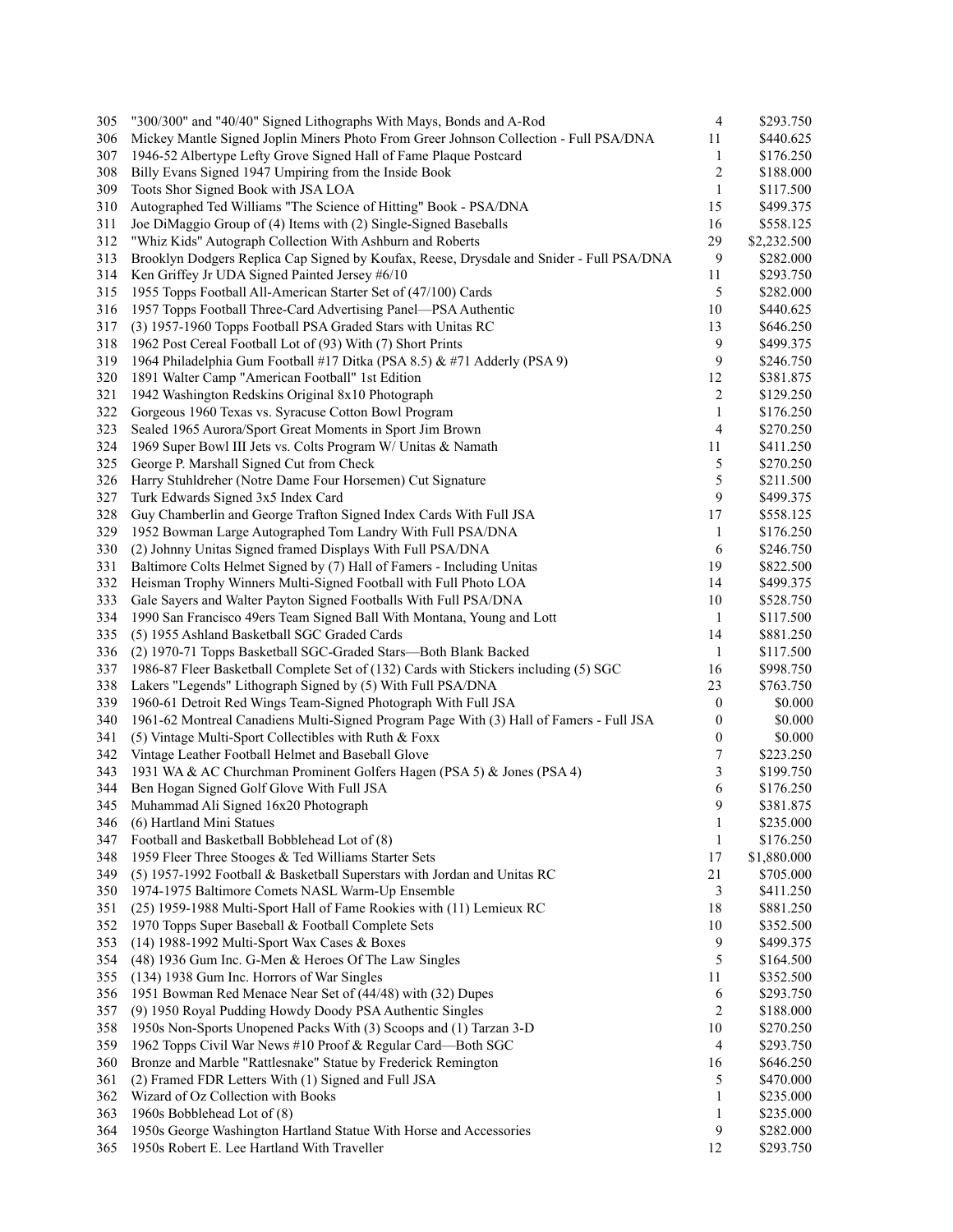| 366 | 1957 Wyatt Earp Hartland Statue With Original Box and Tag                                      | 14             | \$440.625   |
|-----|------------------------------------------------------------------------------------------------|----------------|-------------|
| 367 | 1950s Hartland Davy Crockett Statue With Horse and Accessories                                 | 9              | \$293.750   |
| 368 | 1950s Jim Bowie Hartland Statue With "Blaze" and Accessories                                   | 7              | \$188.000   |
| 369 | 1949 Silber's Bakery Colts Y.A. Tittle SGC 40 Rookie (Only Known Graded)                       | 15             | \$4,993.750 |
| 370 | (5) 1911 T205 Gold Border PSA 4-5 Cards with Collins                                           | 7              | \$528.750   |
| 371 | (4) 1910 T210 Old Mill Series 5 Singles—All SGC                                                | 5              | \$223.250   |
| 372 | 1911-16 T216 Kotton Cigarettes Ty Cobb (Standing) SGC Authentic                                | 7              | \$705.000   |
| 373 | 1911 T3 Turkey Red Cabinets #32 Orval Overall (Checklist) PSA 4                                | 9              | \$440.625   |
| 374 | 1926 Rogers Hornsby Real Photo Postcard - SGC 80                                               | 6              | \$646.250   |
| 375 | (4) 1922-1952 Babe Ruth Graded Cards/Items                                                     | 12             | \$1,116.250 |
| 376 | (3) 1933 Delong Baseball SGC Graded Cards with Klein                                           | 11             | \$705.000   |
| 377 | 1933 Goudey #165 Joe Sewell Wrong Back with #149 Babe Ruth Reverse (SGC 10)                    | 8              | \$352.500   |
| 378 |                                                                                                | 7              |             |
|     | 1910 E105 Mello-Mint Chief Bender (Striped Hat) SGC 60 (Only Graded)                           |                | \$1,997.500 |
| 379 | (2) 1889 Baseball Currency Bills with Anson & Chicago                                          | 1              | \$587.500   |
| 380 | (59) 1909-1912 Baseball Tobacco, Caramel & Bread Cards with (11) Hall of Famers including Matl | 22             | \$2,115.000 |
| 381 | (31) 1930-1941 Pre-War Gum & Strip Cards with Many Stars                                       | 14             | \$763.750   |
| 382 | $(53)$ 1933 & 1934 Goudey Baseball Grab Bag with $(14)$ Hall of Famers                         | 16             | \$998.750   |
| 383 | (12) 1948-1955 Richie Ashburn & Robin Roberts Cards with Graded Rookies                        | 9              | \$822.500   |
| 384 | (3) 1953-1954 Topps Baseball Stars with Williams & Mays All SGC                                | 12             | \$646.250   |
| 385 | (9) 1958 Topps Baseball PSA Graded Stars with Mantle                                           | 11             | \$646.250   |
| 386 | (100) 1982 Topps, Topps Traded, Donruss and Fleer Cal Ripken Jr. PSA Graded Rookies            | 24             | \$1,997.500 |
| 387 | 1984-2007 Multi-Sport Graded Card Lot (133) with Many Baseball Stars                           | 6              | \$440.625   |
| 388 | 1953 Topps Baseball Near Set of (211/274) Cards with Mantle                                    | 10             | \$1,527.500 |
| 389 | 1955 Topps Baseball Near Set of (204/206) with (2) SGC                                         | 12             | \$1,116.250 |
| 390 | 1955 Bowman Baseball Complete Set of (320)                                                     | 8              | \$1,116.250 |
| 391 | 1957 Topps Baseball Partial Set of (297/407) Cards                                             | 7              | \$763.750   |
| 392 | 1958 Topps Baseball Complete Set of (494) Cards                                                | 13             | \$2,467.500 |
| 393 | 1959 Topps Baseball Complete Set (572/572)                                                     | 10             | \$1,762.500 |
| 394 | 1959 Topps Baseball Near Set of (546/572) Cards                                                | 6              | \$1,175.000 |
| 395 | 1960 Topps Baseball Complete Set of (572) Cards                                                | 12             | \$2,585.000 |
| 396 | 1954 Bowman Baseball Near Set (218/224)                                                        | $\overline{4}$ | \$822.500   |
| 397 | 1954 Topps Baseball Near Set of (238/250) Cards                                                | 16             | \$1,292.500 |
| 398 | 1956 Topps Baseball Partial Set (238/340)                                                      | 13             | \$822.500   |
| 399 | 1956 Topps Baseball Partial Set of (240/340) Cards                                             | 6              | \$646.250   |
| 400 |                                                                                                | 5              |             |
|     | 1958 Topps Baseball Near Set of (457/494) Cards                                                |                | \$940.000   |
| 401 | 1960 Fleer Baseball Greats Complete Set of (79)                                                | 7              | \$258.500   |
| 402 | 1961 Fleer Baseball Greats Complete Set of (154)                                               | 3              | \$381.875   |
| 403 | 1969 Topps Baseball Near Set of (659/664)                                                      | 6              | \$646.250   |
| 404 | High-Grade 1966 Topps Baseball Complete Set (598) with (48) PSA                                | 11             | \$4,406.250 |
| 405 | High-Grade 1968 Topps Baseball Complete Set (598/598) with (141) PSA                           | 19             | \$7,050.000 |
| 406 | 1962 Topps Baseball Near Set of (586/598) Cards with (4) Variations                            | 10             | \$1,645.000 |
| 407 | 1964 Topps Baseball Near Set of (585/587) Cards                                                | 11             | \$1,175.000 |
| 408 | 1967 Topps Baseball Near Set of (602/609) Cards                                                | 12             | \$1,410.000 |
| 409 | 1991 Topps Desert Shield Complete Set of (792) Cards                                           | 15             | \$2,702.500 |
| 410 | 1969 Topps Baseball Near Set of (633/664)                                                      | 10             | \$1,057.500 |
| 411 | 1970 Topps Baseball Complete Set (726/726)                                                     | 12             | \$705.000   |
| 412 | 1970 & 1971 Topps Baseball Near Sets                                                           | 7              | \$940.000   |
| 413 | 1971 Topps Baseball Near Set of (748/752) Cards                                                | 7              | \$470.000   |
| 414 | 1973-1975 Topps Baseball Run of (3) Complete Sets                                              | 18             | \$1,645.000 |
| 415 | (4) 1974 & 1975 Topps Baseball Complete/Near Sets with Mini                                    | 13             | \$881.250   |
| 416 | (284) Hand Collated Baseball Sets                                                              | 7              | \$528.750   |
| 417 | (74) 1987-2006 Baseball Factory Sets & Wax Lot                                                 | 6              | \$381.875   |
| 418 | 1954 Dan-Dee Potato Chips Partial Set of (18/29) Cards                                         | 12             | \$1,116.250 |
| 419 | 1954 Esskay Meats Marlin Stuart with Extensive Orange Bordering                                | 30             | \$4,993.750 |
|     |                                                                                                |                |             |
| 420 | 1954 Esskay Meats Dick Littlefield with Orange Borders                                         | 20             | \$8,225.000 |
| 421 | 1954 Esskay Meats Gil Coan                                                                     | 6              | \$1,175.000 |
| 422 | 1954 Esskay Meats Clint Courtney                                                               | 9              | \$381.875   |
| 423 | 1954 Esskay Meats Howie Fox                                                                    | 25             | \$5,581.250 |
| 424 | 1955 Esskay Meats Fred Marsh with Extensive Orange Bordering                                   | 9              | \$499.375   |
| 425 | (460+) 1952-1958 Baseball Shoebox Collection with Wilson Franks & Mantle                       | 17             | \$1,116.250 |
| 426 | 1959 Topps Baseball Starter Set of (359/572) With Mantle                                       | 14             | \$822.500   |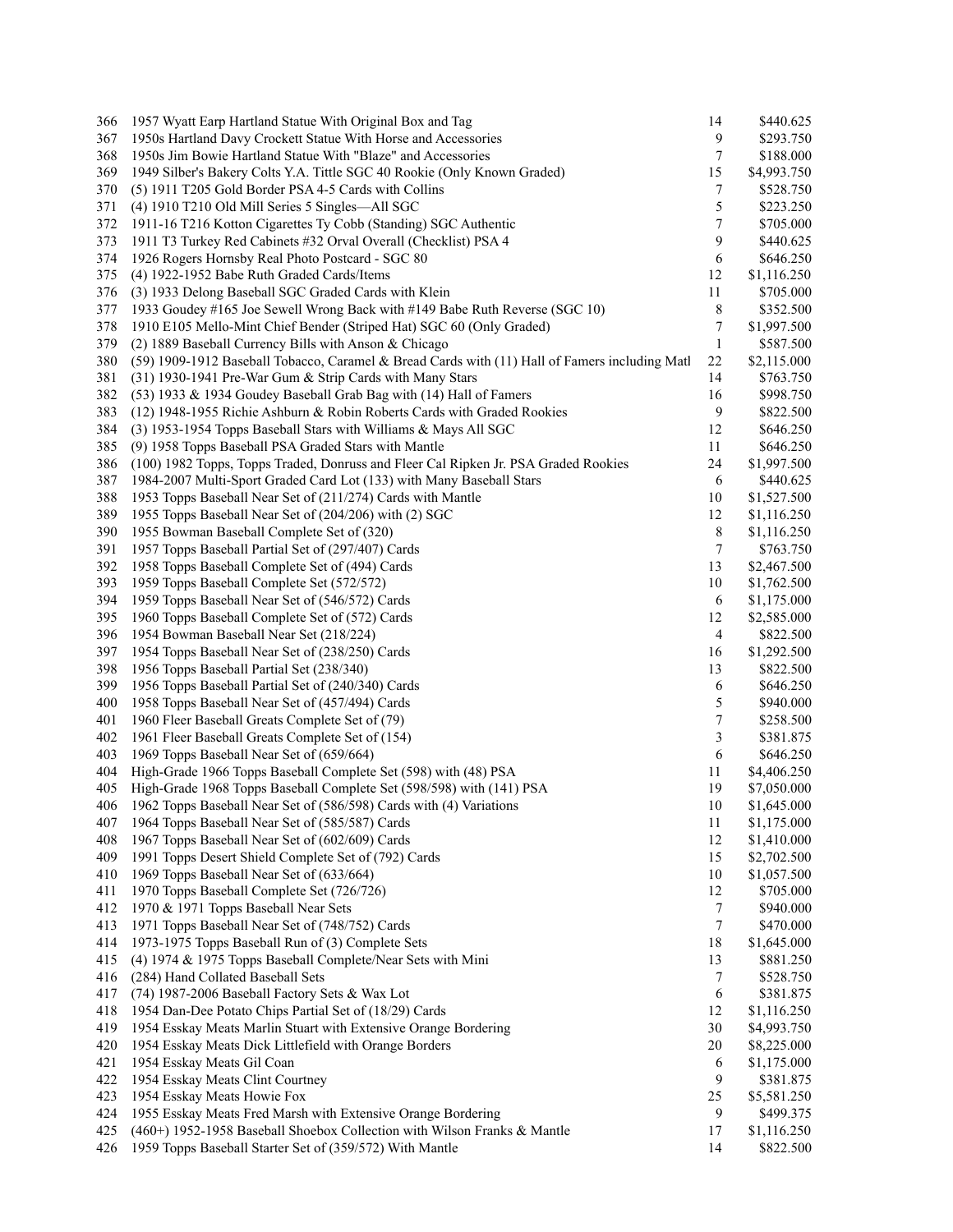| 427 | (1500+) 1959-1969 Topps Baseball Minor Star & Specialty Cards                           | 22               | \$3,231.250  |
|-----|-----------------------------------------------------------------------------------------|------------------|--------------|
| 428 | (2) 1970 Kellogg's Color Proof Boxes With Clemente 3-D Card Offer                       | 2                | \$246.750    |
| 429 | (88) 1951 Bowman Baseball Singles with Stars & High Numbers                             | 3                | \$352.500    |
| 430 | $(375+)$ 1949-1955 Bowman Baseball Singles                                              | 12               | \$499.375    |
| 431 | (575+) 1950-1957 Topps & Bowman Baseball Shoebox Collection                             | 11               | \$558.125    |
| 432 | (1350+) 1957-1959 Topps Baseball Cards with Several Stars                               | 20               | \$1,410.000  |
| 433 | 1960 & 1961 Topps Baseball Singles Group of $(1650+)$                                   | 11               | \$705.000    |
| 434 | 1962 Topps Baseball Starter Set of (231/598) With Mantle and Maris                      | 14               | \$646.250    |
| 435 | $(1740+)$ 1967 & 1968 Topps Baseball Singles                                            | 18               | \$1,175.000  |
| 436 | (700+) 1958-1969 Topps & Fleer Baseball Cards with Many Stars                           | 10               | \$587.500    |
| 437 | $(1200+)$ 1980s-1990s Baseball Rookie Stars & Set Group                                 | 19               | \$940.000    |
| 438 | 1916 Cleveland Indians Pennant                                                          | $\boldsymbol{0}$ | \$0.000      |
| 439 | 1921 Polo Grounds World Series Program                                                  | 12               | \$998.750    |
| 440 |                                                                                         |                  | \$235.000    |
|     | (30) 1930s-1960s Baseball Original News Service and Wire Photos Loaded With Stars       | 1                |              |
| 441 | (835) 1982 – 1998 Ticket Stubs From Cal Ripken's Consecutive Game Streak                | 4                | \$440.625    |
| 442 | Possible 1930 World Series Game-Used Baseball with Inscription                          | 13               | \$587.500    |
| 443 | (33) 1915-1943 Baseball Publications with Early Who's Who                               | 5                | \$470.000    |
| 444 | 1936 and 1938 World Series Programs                                                     | 9                | \$282.000    |
| 445 | 1942 and 1944 World Series Programs                                                     | 4                | \$152.750    |
| 446 | 1933-1952 Hardbound "Who's Who in Major League Baseball" Lot of (13)                    | 4                | \$323.125    |
| 447 | 1954 World Series Game 1 Program and Ticket Stub                                        | 5                | \$411.250    |
| 448 | 1969 New York Mets NLCS Games 1 & 2 Full Unused Tickets                                 | 8                | \$881.250    |
| 449 | (18) 1940s-1970s Vintage Baseball Pennants                                              | 10               | \$587.500    |
| 450 | Babe Ruth Single-Signed Baseball with Full JSA                                          | 24               | \$11,162.500 |
| 451 | Ruth, Gehrig and Ripken Signed Baseball                                                 | $\boldsymbol{0}$ | \$0.000      |
| 452 | 1967 Pittsburgh Pirates Baseball with (17) Signatures including Clemente                | 5                | \$822.500    |
| 453 | 1962 Los Angeles Dodgers Team-Signed Ball with Full PSA/DNA                             | $\theta$         | \$0.000      |
| 454 | (3) Interesting Baseball Signed Items with Mantle and Koufax                            | 18               | \$763.750    |
| 455 | (3) Multi-Signed Themed Baseballs With Full PSA Letters                                 | 17               | \$499.375    |
| 456 | Williams, Mantle and Musial Signed Lot of (4)                                           | 18               | \$1,116.250  |
| 457 | 1959 Armour Bacon Roger Maris Signed Card                                               | 9                | \$470.000    |
| 458 | (11) Multi-Signed Baseball 8x10s With (2) Mantle                                        | 15               | \$822.500    |
| 459 |                                                                                         |                  | \$258.500    |
|     | Sam Crawford Twice-Signed Yellow Hall of Fame Plaque Postcard                           | 3                |              |
| 460 | (3) Hall of Fame Signed Yellow Plaque Cards with Faber, Greenberg & Paige               | 7                | \$411.250    |
| 461 | Jackie Robinson Signed Photograph With Cooperstown Inscription                          | $\boldsymbol{0}$ | \$0.000      |
| 462 | Roger Maris Signed 60th Home Run Photograph                                             | 7                | \$763.750    |
| 463 | Ron Lewis 1986 "500 Home Run Club" Lithograph Signed by (11) With Full PSA/DNA          | 12               | \$763.750    |
| 464 | Yankees "Team of the Century" Lithograph Signed by (8) With Full PSA/DNA                | 18               | \$763.750    |
| 465 | 1956 Brooklyn Dodgers Yearbook Signed by Robinson and Newcombe - Full JSA               | $\boldsymbol{0}$ | \$0.000      |
| 466 | (3) Circa 1960s Cooperstown Multi-Signed Items with (2) Balls                           | 10               | \$822.500    |
| 467 | 1984 Donruss Baseball Complete Signed of (660) Cards                                    | 16               | \$2,350.000  |
| 468 | Joe DiMaggio Single-Signed LE Bat with Full PSA/DNA                                     | 10               | \$1,175.000  |
| 469 | 1914 Connie Mack TLS on Team Stationery                                                 | $\boldsymbol{0}$ | \$0.000      |
| 470 | Joe Sewell Autographed Hoard with (150) 8x10 Photographs and (100) Checks               | 13               | \$1,057.500  |
| 471 | Derek Jeter Giclee by Stephen Holland Signed by Both                                    | 21               | \$998.750    |
| 472 | 1955 Topps Football All-American Partial Set (70/100)                                   | 9                | \$587.500    |
| 473 | 1955 Bowman Football Complete Set of (160/160)                                          | 7                | \$528.750    |
| 474 | 1957 Topps Football Near Set (146/154) with Duplicates                                  | 15               | \$763.750    |
| 475 | 1948-1959 Topps & Bowman Football Lot of (253) with (106) HOFers                        | 16               | \$998.750    |
| 476 | 1960 Fleer Football Complete Set of (132/132)                                           | 10               | \$881.250    |
| 477 | 1961 Topps Football Complete Set of (198/198)                                           | 5                | \$470.000    |
| 478 | 1964 Philadelphia Gum Football Complete Set of (198) Cards                              | 7                | \$528.750    |
| 479 | 1963 Topps & 1965 Philadelphia Gum Football Display Boxes-Both GAI                      | 20               | \$881.250    |
|     |                                                                                         |                  |              |
| 480 | 1966 & 1967 Philadelphia Gum Football Complete Sets                                     | 20               | \$1,997.500  |
| 481 | (2900+) 1955-1969 Topps, Bowman & Philadelphia Gum Football Cards                       | 19               | \$1,645.000  |
| 482 | (1200+) 1950-1978 Football Card Shoebox Collection                                      | 11               | \$528.750    |
| 483 | 1975 Through 1986 Topps Football Complete Set Run                                       | 16               | \$881.250    |
| 484 | 1947 Washington Redskins Panoramic Team Photograph                                      | 5                | \$528.750    |
| 485 | Arnie Herber Signed Photograph With Full PSA/DNA                                        | 6                | \$470.000    |
| 486 | Fritz Pollard Signed Index Card With Full JSA                                           | 31               | \$4,112.500  |
| 487 | Bill Hewitt/Bert Bell Signed 1938 Philadelphia Eagles Payroll Check - BGS Authenticated | 12               | \$1,116.250  |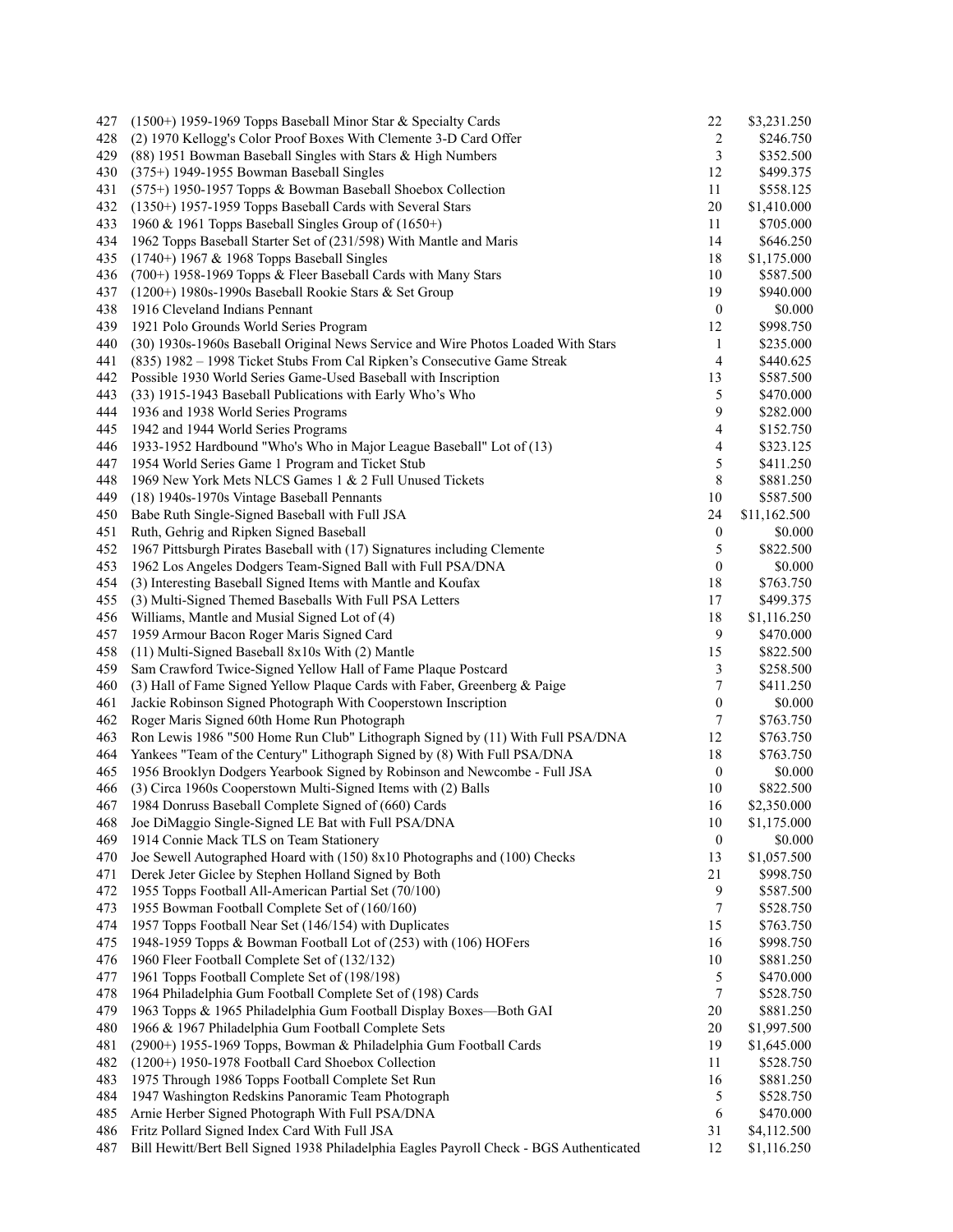| 488 | 1920s Jim Crowley Notre Dame Four Horsemen Doll                                           | 1                | \$470.000   |
|-----|-------------------------------------------------------------------------------------------|------------------|-------------|
| 489 | (7) Notre Dame Collectibles From Rockne Era                                               | $\boldsymbol{0}$ | \$0.000     |
| 490 | (16) Notre Dame Collectibles With 1940s Pennant                                           | $\theta$         | \$0.000     |
| 491 | Elmer Layden Signed 1943 Letter on NFL Stationery                                         | $\boldsymbol{0}$ | \$0.000     |
| 492 | Joe Washington 1978-1980 Baltimore Colts Game-Issued Home Jersey                          | 3                | \$411.250   |
| 493 | (15) Game Used Big 12 Football Jerseys with Texas & Oklahoma                              | 9                | \$763.750   |
| 494 | (12) Multi-Signed Mini Football Helmets With 1950s-1970s Hall of Famers                   | 15               | \$881.250   |
| 495 | Football Autograph and Publications Lot With Mini-Helmets and Flats                       | 10               | \$440.625   |
| 496 | 2007 Goal Line Art Signed Gene Hickerson PSA/DNA Card                                     | 5                | \$470.000   |
| 497 | Hall of Fame Football Helmet Signed by (22) Quarterbacks With Unitas, Namath and Full JSA | 31               | \$2,350.000 |
| 498 | (2) Baltimore Colts Mini-Helmets Signed by (11) With Unitas, Parker and Full JSA          | 6                | \$470.000   |
| 499 | (2) Chicago Bears Multi-Signed Relics with Payton/Sayers Full Size Helmet                 | 9                | \$1,527.500 |
| 500 | (3) Autographed Football Items With Elway Jersey                                          | 13               | \$528.750   |
| 501 | (8) Tougher Football Autographs With Halas, Owen and Warner                               | 18               | \$1,410.000 |
| 502 | (11) Tougher Signed Football Mini-Helmets                                                 | 24               | \$1,645.000 |
| 503 | (14) Single-Signed Football Mini-Helmets With Montana, Namath and Tittle                  | 11               | \$881.250   |
| 504 | (15) Signed NFL Mini-Helmets With (11) Hall of Famers                                     | 9                | \$705.000   |
| 505 | (18) 1957-58 Topps Basketball PSA 5-6 Graded Singles with Cousy RC                        | 8                | \$763.750   |
| 506 | 1969-70 Topps Basketball Complete Set of (99) Cards                                       | 4                | \$381.875   |
| 507 | 1970-71 Topps Basketball Complete Set of (175/175)                                        | 22               | \$822.500   |
| 508 | (52) 1985-1998 Michael Jordan Cards & Tickets with 1986-1987 Fleer RC (SGC 92)            | 15               | \$1,292.500 |
| 509 | (4) UDA Michael Jordan Signed Items With Ball and (3) Photos                              | 14               | \$1,410.000 |
| 510 | 1969-70 Topps Basketball Signed Partial Set of (66/99) Cards                              | 7                |             |
|     |                                                                                           |                  | \$499.375   |
| 511 | 2005-06 LeBron James Game-Worn Cleveland Cavaliers Alternate Jersey                       | 10               | \$2,115.000 |
| 512 | Michael Jordan Signed UDA 1988 All-Star Jersey #18/88                                     | 16               | \$1,292.500 |
| 513 | (2) UDA 1982 North Carolina Signed Michael Jordan Jerseys - Home and Away                 | 16               | \$1,292.500 |
| 514 | 1954-55 Topps Hockey Complete Set of (60) Cards                                           | 10               | \$763.750   |
| 515 | 1954-55 Parkhurst Hockey Complete Set (100/100)                                           | 12               | \$822.500   |
| 516 | 1958-59 Topps Hockey Complete Set (66/66)                                                 | 14               | \$1,175.000 |
| 517 | 1962-63 Topps Hockey Complete Set of (66) Cards                                           | 11               | \$763.750   |
| 518 | (3) Philadelphia Flyers Game-Used Items with Parent Stick                                 | 5                | \$282.000   |
| 519 | 1980 Miracle On Ice Signed Photo & Unused Ticket                                          | 12               | \$763.750   |
| 520 | (4) Signed Hockey Items With Gretzky Puck and 1991/92 Kings Team-Signed Stick             | 5                | \$293.750   |
| 521 | 1951-52 Parkhurst #66 Gordie Howe Signed PSA/DNA Rookie Card                              | 7                | \$1,527.500 |
| 522 | 1964-65 Topps Hockey Complete Set of (110) Cards                                          | 19               | \$1,410.000 |
| 523 | 1979-1982 Baltimore Clippers/Skipjacks Game-Worn Hockey Jersey                            | 4                | \$822.500   |
| 524 | 1998 Wayne Gretzky Game-Used & Signed Hespeler Hockey Stick                               | 9                | \$881.250   |
| 525 | (20) 1887 N28 Allen & Ginter World Champions PSA Graded Cards                             | 8                | \$763.750   |
| 526 | Multi-Sport Treasure Chest With Ruth Pin and 1940s Phillies Programs                      | 3                | \$258.500   |
| 527 | 1951 Berk Ross Complete Set of (36) PSA Graded Panels with (4) Empty Boxes                | 19               | \$2,232.500 |
| 528 | (2875+) 1960-1993 Multi-Sport Wax, Set and Singles                                        | 10               | \$646.250   |
| 529 | (215) 1981-1990 Basketball & Football Stars with Many PSA Graded Hall of Fame Rookies     | 19               | \$1,410.000 |
| 530 | (16) Highland Mint Silver Cards with Gretzky & Marino                                     | 16               | \$1,410.000 |
| 531 | (7) Multi-Sport Autographed Items with Ali and Willie, Mickey & Duke                      | 8                | \$499.375   |
| 532 | 1950 Topps Hopalong Cassidy Complete Set of (8) Foil Cards                                | 14               | \$763.750   |
| 533 | 1954 Topps Scoops Near Set of (155/156) Cards                                             | $\sqrt{5}$       | \$587.500   |
| 534 | 1953-1955 Topps World On Wheels High Number Set of (10) PSA Red Backs                     | 10               | \$1,527.500 |
| 535 | 1956-1957 Topps Davy Crockett (Orange) & Robin Hood Complete Sets                         | 13               | \$587.500   |
| 536 | 1965 Topps Gilligan's Island Near Set (51/55)                                             | 6                | \$822.500   |
| 537 | 1966 Fleer Hogan's Heroes Complete Set of (66) Cards                                      | 3                | \$705.000   |
| 538 | 1959 Fleer The 3 Stooges #16 Checklist Back - SGC 92                                      | 20               | \$6,462.500 |
| 539 | (650+) 1910s Tobacco & Caramel Non-Sports Collection                                      | 12               | \$440.625   |
| 540 | (1050+) 1880s-1940s Non-Sport Collection with Many Types                                  | 13               | \$558.125   |
| 541 | 1950 Topps Bring 'Em Back Alive One-Cent Display Box GAI 7.5                              | 17               | \$705.000   |
| 542 | 1962 Topps Civil War News Display Box GAI 6.5                                             | 14               | \$282.000   |
| 543 | 1968 Donruss Flying Nun & 1969 Topps Man on the Moon Display Boxes-Both GAI 8             | 1                | \$117.500   |
| 544 | (2500+) 1910s-1980s Non-Sport Singles Collection                                          | 17               | \$881.250   |
| 545 | 1910 W-UNC Strip Card Bill Carrigan SGC 40 (Highest Graded)                               | 9                | \$411.250   |
| 546 | 1910 T210 Old Mill Collier (Series 4) SGC 30                                              | $\boldsymbol{0}$ | \$0.000     |
| 547 | (3) 1910 T210 Old Mill Series 2 SGC Graded Singles                                        | 0                | $\$0.000$   |
| 548 | 1916 M101-5 Sporting News #4 Grover Alexander PSA 4                                       | 17               | \$558.125   |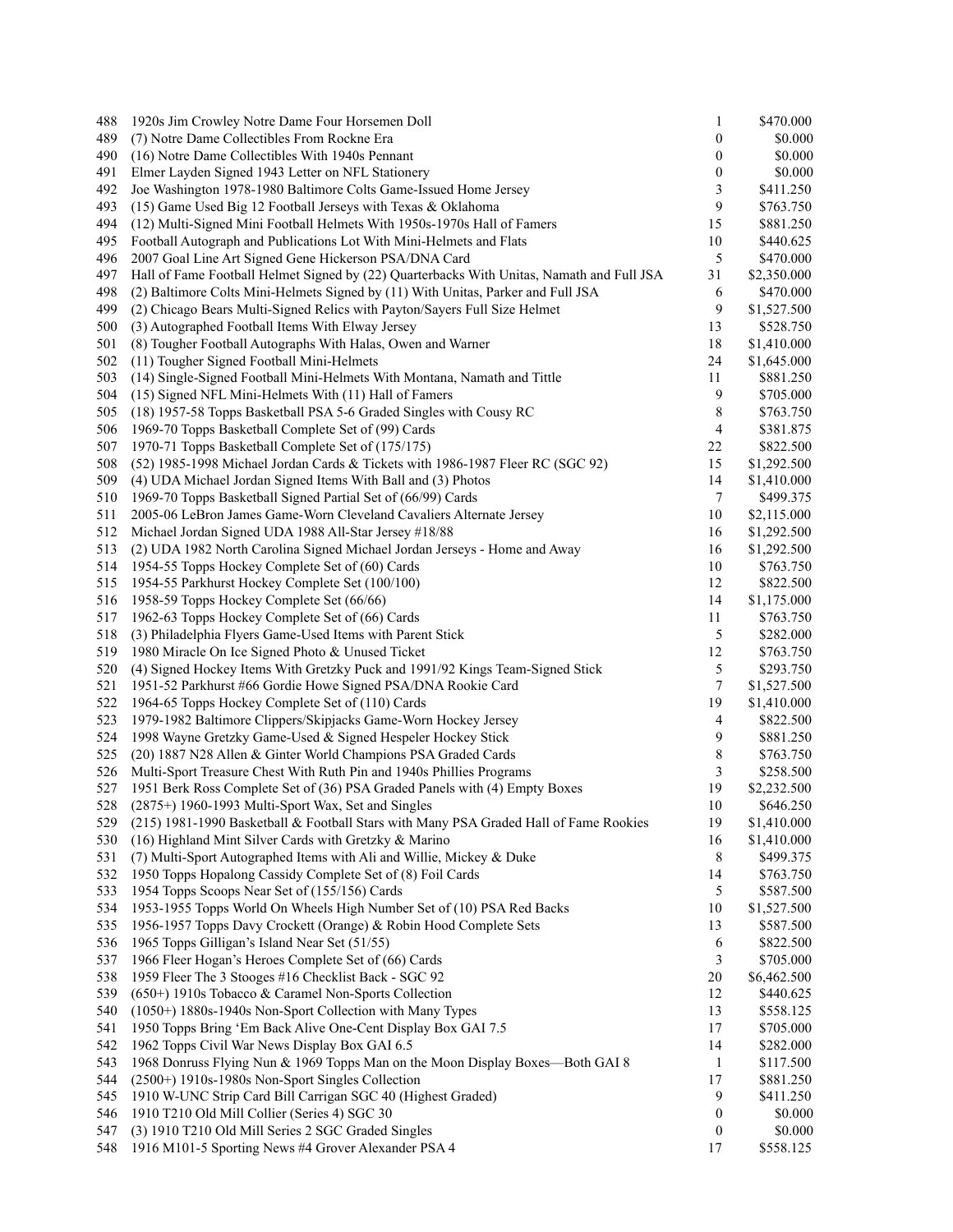| 549 | (3) 1914-1926 Pre-War Baseball Items with T213-2 Donlin                          | 9                | \$235.000 |
|-----|----------------------------------------------------------------------------------|------------------|-----------|
| 550 | 1921 Holsum Bread Buck Herzog SGC 40                                             | 3                | \$141.000 |
| 551 | 1926-29 Exhibits (Postcard Back) Mickey Cochrane Rookie SGC 60                   | 4                | \$211.500 |
| 552 | 1933 Goudey #92 Lou Gehrig SGC 40                                                | 19               | \$822.500 |
| 553 | 1941 Play Ball #14 Ted Williams PSA 6 (oc)                                       | 12               | \$499.375 |
| 554 | 1948 Bowman #36 Stan Musial RC & 1955 Topps #194 Mays-Both PSA                   | 15               | \$470.000 |
| 555 | (5) 1950-1952 Bowman Baseball PSA Graded Cards with Reese                        | 7                | \$293.750 |
| 556 | (2) 1952 Topps Yankees with #11 Rizzuto $& 4175$ Martin                          | 6                | \$381.875 |
| 557 | 1954 Dan-Dee Potato Chips Duke Snider SGC 40                                     | $\boldsymbol{0}$ | \$0.000   |
| 558 | (9) 1956 Topps Baseball PSA Graded Star Cards with Williams                      | 13               | \$587.500 |
| 559 | 1959 Topps #10 Mickey Mantle PSA 6                                               | 6                | \$499.375 |
| 560 | (2) 1959 Fleer #68 Ted Williams Shortprints-Both SGC                             | 22               | \$705.000 |
|     |                                                                                  |                  |           |
| 561 | 1963 Topps #540 Roberto Clemente SGC 88                                          | 10               | \$323.125 |
| 562 | 1902-11 W600 Sporting Life Cabinet James Dygert                                  | 7                | \$246.750 |
| 563 | (4) 1913 WG6 Tom Barker Game Hall of Famers with Cobb & Wagner                   | 10               | \$499.375 |
| 564 | (8) 1909-1941 Vintage Baseball Grab Bag with T213-3 Coupon                       | 7                | \$188.000 |
| 565 | 1953-54 Briggs Meats Bob Porterfield with Red Bordering                          | 3                | \$199.750 |
| 566 | 1953-54 Briggs Meats James (Pete) Runnels                                        | 3                | \$141.000 |
| 567 | 1953-54 Briggs Meats Tom Umphlett                                                | 14               | \$822.500 |
| 568 | 1953-54 Briggs Meats Hank Bauer                                                  | 2                | \$246.750 |
| 569 | (4) 1954 Wilson Franks Cards with Schoendienst                                   | 10               | \$411.250 |
| 570 | (5) 1956 Topps Baseball Superstar Cards with Mantle                              | 20               | \$822.500 |
| 571 | 1960 Fleer Greats Three-Card Salesman Sample with Williams                       | 8                | \$352.500 |
| 572 | 1968 Topps #400 Mike McCormick White Letter Variation                            | 21               | \$470.000 |
| 573 | $(11)$ 1960-1985 Topps Baseball Stars with $(3)$ Mantle                          | 13               | \$470.000 |
| 574 | (45) 1952-1987 Baseball Stars with Red Man Williams                              | 6                | \$381.875 |
| 575 | (545+) 1956-1976 Topps & Kellogg's Baseball Shoebox Collection                   | 8                | \$211.500 |
| 576 | Baseball Treasure Chest With 1974 Topps Set of (660)                             | 5                | \$352.500 |
| 577 | 1973-1990 Baseball & Football Wax, Set & Card Lot                                | $\boldsymbol{7}$ | \$499.375 |
| 578 | (5) Desirable Reprint Sets with T206 $&$ 1952 Topps                              | 3                | \$352.500 |
| 579 | 1991 Topps Baseball Archives 1953 Wax Case of (12) Boxes                         | 5                | \$323.125 |
| 580 | (2) 1994 Topps Archives 1954 Complete Sets With Mantle and Clemente              | 5                | \$164.500 |
|     |                                                                                  | $\boldsymbol{0}$ |           |
| 581 | Early 1900s Ohio League Baseball                                                 |                  | \$0.000   |
| 582 | 1914 Royal Tailors Walter Johnson Advertisement - Framed                         | 6                | \$381.875 |
| 583 | 1922 Sporting News Baseball Schedule Display with Manager Photographs            | 1                | \$176.250 |
| 584 | 1937 World Series Game 5 Program                                                 | 12               | \$528.750 |
| 585 | Late 1940s Jackie Robinson Pin with Trophy                                       | 3                | \$199.750 |
| 586 | 1952 World Series Program in Sharp Condition                                     | 5                | \$164.500 |
| 587 | 1950s Gibbs-Conner Cleveland Indians Bank                                        | 1                | \$117.500 |
| 588 | (4) Satchel Paige Original News Service and Wire Photographs                     | 4                | \$152.750 |
| 589 | Baseball Statues/Figurines Collection With 1950s-1960s Hartlands                 | 5                | \$235.000 |
| 590 | 1959 Gunther Beer Baltimore Orioles Large Team Photograph                        | 5                | \$164.500 |
| 591 | 1959 Comiskey Park/Los Angeles Coliseum World Series Programs - Nice Shape       | 6                | \$176.250 |
| 592 | (6) Piece Baseball Memorabilia Lot With (2) Bats and (4) Publications            | 3                | \$199.750 |
| 593 | Nice Hartland Baseball Lot of (8) With Mantle and Ruth                           | 10               | \$881.250 |
| 594 | 1963 Hall of Fame Bust Lot of (7) With (3) Ruth                                  | 4                | \$211.500 |
| 595 | (4) 1940s-1960s New York Baseball Original Photos With DiMaggio and Berra        | $\boldsymbol{0}$ | \$0.000   |
| 596 | 1960s Roberto Clemente Ballantine Beer Photo Ad                                  | $\boldsymbol{0}$ | \$0.000   |
| 597 | 1969 Milton Bradley "Official Baseball" Board Game                               | 1                | \$117.500 |
| 598 | (14) Sports Impressions Baseball Figurines                                       | 3                | \$199.750 |
| 599 | Mike "King" Kelly Original Art by Jenson                                         | 9                | \$499.375 |
| 600 | 1950 World Series Yankees/Phillies Multi-Signed Ball with (19) Autographs        | 14               | \$499.375 |
|     | 1953 Philadelphia Phillies Team-Signed Ball With Roberts and Drews               |                  |           |
| 601 |                                                                                  | 13               | \$323.125 |
| 602 | 1973 National League Champion New York Mets Team-Signed Ball With Berra and Mays | 5                | \$223.250 |
| 603 | 500 Home Run Club Baseball Signed by (9) With Full PSA/DNA                       | $\overline{4}$   | \$293.750 |
| 604 | Mickey Mantle & Ted Williams Dual-Signed Baseball with Full JSA                  | 20               | \$705.000 |
| 605 | 1966 & 1970 Atlanta Braves Team-Signed Baseballs                                 | $\boldsymbol{0}$ | \$0.000   |
| 606 | (3) Multi-Sport Greats Signed Stat Baseballs                                     | 17               | \$705.000 |
| 607 | (4) Autographed Baseballs With Koufax and (2) DiMaggio                           | 15               | \$705.000 |
| 608 | 1968 World Champion Detroit Tigers Framed Display With (34) Autographs           | 4                | \$246.750 |
| 609 | "Willie, Mickey & The Duke" Signed Items With Full PSA                           | 9                | \$528.750 |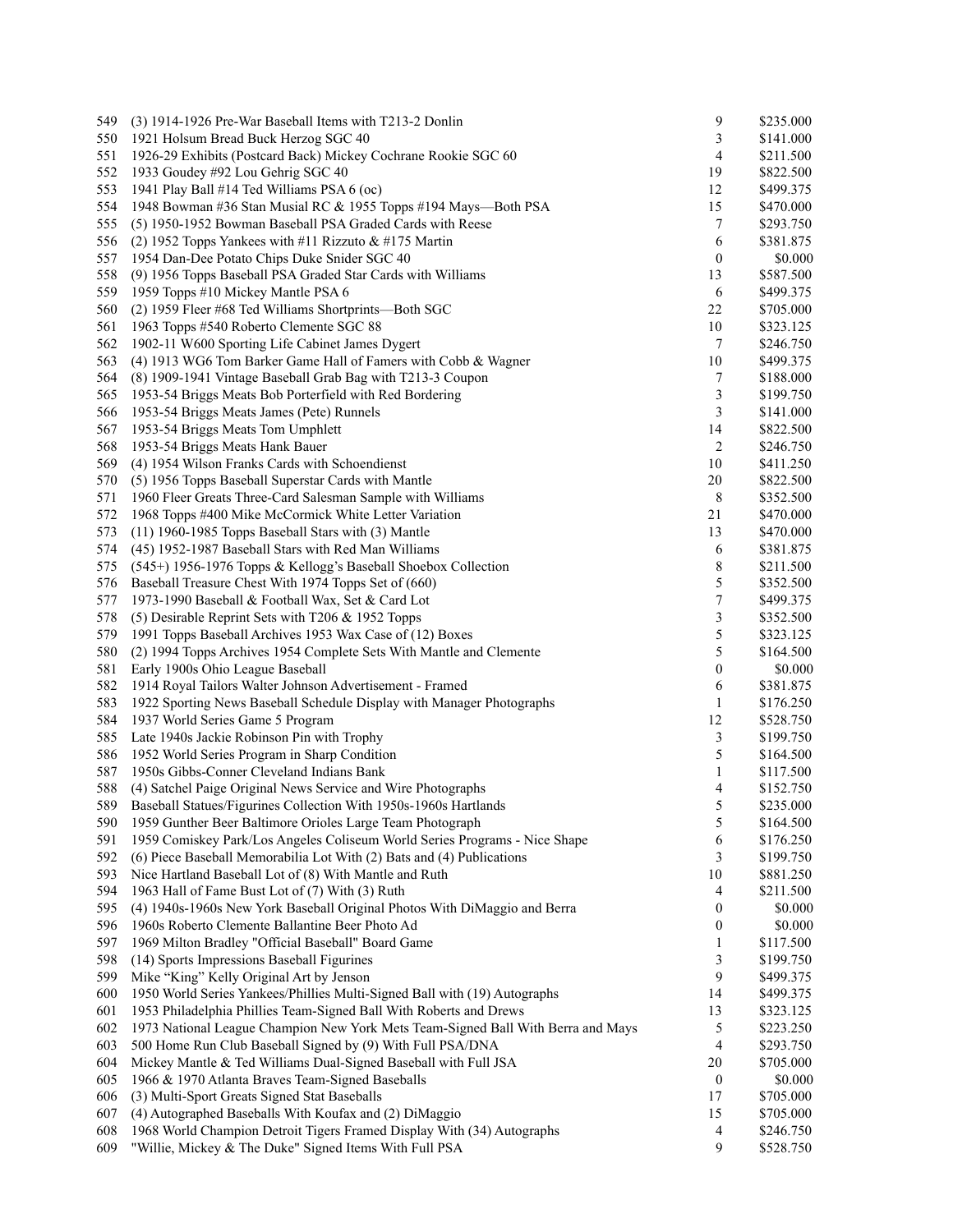| 610 | (3) DiMaggio and Williams Signed Framed Displays With Full PSA/DNA                  | 14               | \$763.750   |
|-----|-------------------------------------------------------------------------------------|------------------|-------------|
| 611 | (12) Framed Signed Baseball Displays With (3) DiMaggio                              | 6                | \$499.375   |
| 612 | 1956-63 Artvue George Sisler Signed Hall of Fame Plaque Postcard                    | 8                | \$235.000   |
| 613 | 1982 Billy Martin Signed Promissory Note PSA/DNA                                    | 1                | \$176.250   |
| 614 | Mantle, DiMaggio and Berra Signed Items                                             | 10               | \$381.875   |
| 615 | (3) Multi/Single-Signed Autographed Items with Musial/Williams 8x10                 | 3                | \$199.750   |
| 616 | (5) Pete Rose & Stan Musial Single-Signed Bats with (3) "Hit King"                  | 11               | \$411.250   |
| 617 | (6) Signed Baseball Items with Ruppert & Ted Williams                               | 12               | \$352.500   |
| 618 | Phillies Autograph Collection With Multiple Schmidt, Carlton and Rose               | 18               | \$881.250   |
| 619 | (210+) Multi-Sport Treasure Chest with Mantle, Williams and Koufax Autos            | 12               | \$998.750   |
| 620 | 1950 Bowman Football Lot of (61) with Baugh                                         | 10               | \$381.875   |
| 621 | 1956 Topps Football Complete Set of (120) Cards                                     | 14               | \$646.250   |
| 622 | (13) 1960 Fleer Football Color Separation Proofs with Kemp RC                       | 3                | \$141.000   |
| 623 | 1961 Fleer & Nu-Card Football Complete Sets                                         | 22               | \$1,057.500 |
| 624 | (28) 1976-1986 Topps PSA Graded Football Stars with Montana & Rice                  | 8                | \$558.125   |
| 625 | 1919 Ohio State vs. Michigan Football Cabinet (Ohio State's First Win in Series)    | $\boldsymbol{0}$ | \$0.000     |
| 626 | 1959-1963 Hartland Football Lot of (2)                                              | 3                | \$199.750   |
| 627 | (56) 1960s Navy Football Programs                                                   | 3                | \$152.750   |
| 628 | Super Bowl V Program                                                                | 7                | \$188.000   |
| 629 | 2001 Washington Redskins Game-Worn Sideline Cape                                    | 1                | \$235.000   |
|     | Elmer Layden (Notre Dame Four Horseman) Signed Cut from Letter                      |                  |             |
| 630 |                                                                                     | 9                | \$381.875   |
| 631 | 1950 Cleveland Browns Signed Team Sheets (5) with Graham & Brown                    | 8                | \$381.875   |
| 632 | George Allen Signed 3x5 Index Card                                                  | 6                | \$246.750   |
| 633 | (2) 1940s Washington Redskins Signed Letters With Marshall and Edwards              | 19               | \$881.250   |
| 634 | 1966 Green Bay Packers World Champions Team Signed 11x14 Photo                      | 15               | \$470.000   |
| 635 | (5) Hall of Fame Football Autographs With Namath, Staubach Jerseys All Full PSA/DNA | 10               | \$411.250   |
| 636 | 1988 NFLPA Awards Program Signed by (15) With Payton, Mackey and R. White           | 3                | \$141.000   |
| 637 | (3) Notre Dame Relics With 2005 Team-Signed Helmet                                  | 1                | \$176.250   |
| 638 | (3) Autographed Full-Size Leather Football Helmets With (7) Hall of Famers          | 16               | \$440.625   |
| 639 | Joe Montana and Dan Marino Signed UDA Jerseys                                       | 14               | \$381.875   |
| 640 | (2) Historic African-American Basketball Programs with Harlem Magicians             | $\mathbf{1}$     | \$117.500   |
| 641 | Celtics "Legends" Lithograph Signed by (5) with Full PSA/DNA                        | 14               | \$558.125   |
| 642 | (22) 1980-1988 PSA Graded Basketball Stars with (3) Bird/Magic RC                   | 15               | \$822.500   |
| 643 | Chamberlain/Robertson & Abdul-Jabbar signed Basketballs                             | 14               | \$763.750   |
| 644 | 1992 Sports Porcelain Inc. Wilt Chamberlain Autographed Statue                      | 15               | \$352.500   |
| 645 | 1996 Chicago Bulls United Center Courtside Chair                                    | 1                | \$176.250   |
| 646 | (2) 1958-1963 Hartland Mini-Statues with Golfer (Black) and Bowler                  | 4                | \$152.750   |
| 647 | 1937 Ryder Cup Team Photograph with Hagen & Sarazen                                 | 0                | \$0.000     |
| 648 | 2009 Cog Hill BMW Championship Flag Signed by (30) With Els, Goosen and Love        | 6                | \$282.000   |
| 649 | Muhammad Ali and Ken Norton Signed Gloves With Full PSA/DNA                         | 11               | \$440.625   |
| 650 | (4) Interesting 1900s-1940s Boxing $\&$ Basketball Items with Baltimore Emphasis    | 2                | \$129.250   |
| 651 | (7) 1972-1985 Multi-Sport Complete Sets with 1975 Topps Mini                        | 14               | \$763.750   |
| 652 | 1979-80 OPC Hockey & 1980-81 Topps Basketball Complete Sets                         | 13               | \$499.375   |
| 653 | (4) 1961-1967 Topps & Philadelphia Gum Highly Graded Stars                          | 7                | \$528.750   |
| 654 | (9) 1940-1967 Vintage Multi-Sport Grab Bag with Rockne                              | 3                | \$141.000   |
| 655 | (29) 1968-2006 Football, Basketball & Hockey Complete Sets                          | 12               | \$352.500   |
| 656 | (1175+) 1956-1975 Multi-Sport Topps Collection with Erving RC                       | 11               | \$411.250   |
| 657 | (285+) 1950-2005 Multi-Sport Shoebox Collection with Montana & Schmidt RC           | 16               | \$470.000   |
| 658 | (540+) 1983-2003 Multi-Sport Rookies & Stars--Loaded                                | 17               | \$558.125   |
| 659 | Multi-Sport Complete Set Lot of (51)                                                | 11               | \$246.750   |
| 660 | Multi-Sport Treasure Chest with Sets, Cards & Figurines                             | $\overline{c}$   | \$176.250   |
| 661 | 1912 Napoleon Bonaparte S76 Silk Premium                                            | 2                | \$246.750   |
| 662 | 1934 National Chicle Tom Mix Booklets Partial Set of (28/48)                        | 6                | \$499.375   |
| 663 | (32) Vintage Comic Books with Spiderman                                             | 5                | \$188.000   |
| 664 | 1954 Topps Scoops Partial Set (125/156) with (70) Dupes                             | 8                | \$499.375   |
| 665 | 1950s-1960s Non-Sport Lot with (5) Near-Sets                                        | 9                | \$411.250   |
| 666 | 1956 Topps Elvis Presley Complete Set of (66) Cards                                 | 5                | \$440.625   |
| 667 | 2008 UD Signs of History Rutherford B. Hayes Cut Auto (/75) PSA 8.5                 | 17               | \$705.000   |
| 668 | 1948 General Douglas MacArthur TLS                                                  | 1                | \$235.000   |
| 669 | Elvis Presley "Teddy Bear" Musical Statue/Decanter                                  | $\boldsymbol{0}$ | \$0.000     |
| 670 | Elvis Presley "Hound Dog" Musical Statue/Decanter                                   | $\boldsymbol{0}$ | \$0.000     |
|     |                                                                                     |                  |             |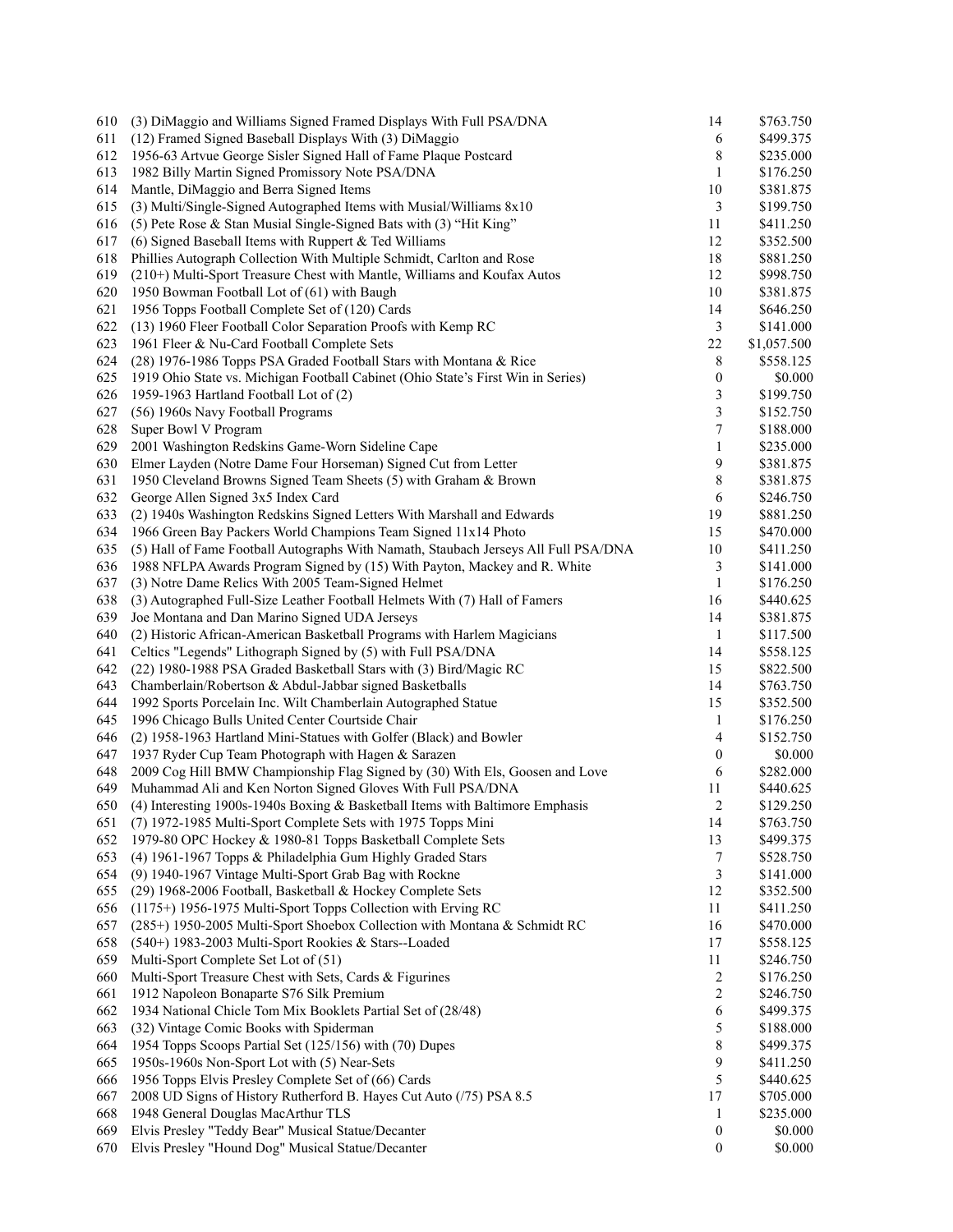| 671 | Elvis Presley Decanter/Statue Display With Cassette Player and Lamp                       | $\boldsymbol{0}$        | \$0.000     |
|-----|-------------------------------------------------------------------------------------------|-------------------------|-------------|
| 672 | 1950s Marshal Matt Dillon Hartland Statue With Horse and Accessories                      | 5                       | \$246.750   |
| 673 | 1950s Lone Ranger Hartland on Rearing "Silver"                                            | 8                       | \$211.500   |
| 674 | 1950s Paladin Hartland Rider-Horse Set                                                    | 12                      | \$270.250   |
| 675 | (3) 1958-1959 Hartland "Gunfighter" Statues With Maverick, Colt and Hardy                 | 8                       | \$293.750   |
| 676 | (4) 1950s Hartland Rider/Horse Sets With Accessories                                      | 13                      | \$323.125   |
| 677 | (4) 1970s Hummel Plates Including 1971 "Heavenly Angel"                                   | $\boldsymbol{0}$        | \$0.000     |
| 678 | (3) Presidential Items with Hoover $&$ Truman Signed Pieces                               | 7                       | \$258.500   |
| 679 | (5) Original Animation Cels With Bugs, Daffy and Popeye                                   | 4                       | \$152.750   |
| 680 | 1887 Allen & Ginter A16 Album of Worlds Champions                                         | 1                       | \$881.250   |
| 681 | 1921 Cleveland Indians Annual Pass Issued to Frank Lane, Sr.                              | 2                       | \$323.125   |
| 682 | 1933 Goudey Baseball Partial Set of (131/239) with Wrapper                                | 12                      | \$1,057.500 |
| 683 | (1400+) 1958-1961 Topps Baseball Cards with Many Stars                                    | 30                      | \$2,115.000 |
| 684 | (200+) 1909-1960 Baseball Shoebox Collection with Several Stars                           | 14                      | \$763.750   |
| 685 | 1953 Brooklyn Dodgers Team-Signed Baseball with (23) Signatures Including Robinson        | 6                       |             |
|     |                                                                                           |                         | \$440.625   |
| 686 | (21) Single-Signed Baseballs with Mantle, Williams & Aaron                                | 18                      | \$1,057.500 |
| 687 | Multi-Sport Autograph Lot With T. Williams, Koufax and Ryan                               | 13                      | \$587.500   |
| 688 | 1911 Zeenut Buck Weaver PSA 2 (mk)                                                        | 8                       | \$1,997.500 |
| 689 | 1912 T207 Brown Background William Kelly SP SGC 70 with Anonymous Back                    | 11                      | \$881.250   |
| 690 | 1912 T207 Brown Background Jacques Fournier SP SGC 50 with Broad Leaf Back                | 11                      | \$528.750   |
| 691 | 1913 T200 Fatima Boston Red Sox Team Card BVG 5                                           | 11                      | \$646.250   |
| 692 | 1913 T200 Fatima Cincinnati Reds Team Card PSA 5                                          | 9                       | \$528.750   |
| 693 | 1946-49 Sports Exchange All-Star Picture File Joe Jackson/Wally Westlake Sheet            | $\boldsymbol{0}$        | \$0.000     |
| 694 | 1932 U.S. Caramel #23 Jimmy Foxx SGC 60                                                   | 13                      | \$1,057.500 |
| 695 | 1932 U.S. Caramel #11 Rogers Hornsby SGC 40                                               | 10                      | \$763.750   |
| 696 | 1932 U.S. Caramel #26 Lou Gehrig SGC 30                                                   | 15                      | \$1,410.000 |
| 697 | Walter Johnson Signed Index Card - PSA 9                                                  | 7                       | \$1,410.000 |
| 698 | Grover Cleveland Alexander Signed Index Card - PSA 8                                      | $10\,$                  | \$1,292.500 |
| 699 | Sandy Koufax Signed Lithograph With Full JSA                                              | 3                       | \$352.500   |
| 700 | Mickey Mantle Signed Uncut Sheet With Full JSA                                            | 1                       | \$470.000   |
| 701 | (3) 1953-1959 Cincinnati Reds & Chicago Cubs Team-Signed Baseballs                        | 3                       | \$258.500   |
| 702 | 1960 Detroit Tigers Team-Signed Baseball with (26) Signatures                             | $\overline{\mathbf{c}}$ | \$188.000   |
| 703 | 1960 & 1961 Pittsburgh Pirates Team-Signed Baseballs with (2) Clemente                    | $\overline{c}$          | \$499.375   |
| 704 | Multi-Sport Autograph Lot With (21) Signed Baseballs                                      | 17                      | \$1,116.250 |
| 705 | New York Memorabilia Lot With Hodges Signed Ball                                          | 2                       | \$323.125   |
| 706 | (5) Baseball Signed Items With 1955 World Series Reunion Bat                              | 10                      | \$440.625   |
| 707 | 1950 Philadelphia Phillies World Series Program and Rare Pennant                          | 26                      | \$1,292.500 |
| 708 | (5) Interesting 1950s-1980s Mickey Mantle Collectibles                                    | 10                      | \$381.875   |
| 709 | 1960s Well-Preserved MacGregor New York Mets Wool Jacket                                  | 15                      | \$1,292.500 |
| 710 | (250+) New York Mets Autograph Lot                                                        | $\overline{c}$          | \$323.125   |
| 711 | 1948-56 Bowman, Leaf, Topps Baseball Lot of (246) with (42) 1952 Topps Singles            | 16                      | \$1,410.000 |
| 712 | (290+) 1960-1981 Topps Baseball Shoebox Collection Loaded with Stars                      | 19                      | \$940.000   |
| 713 | Larry Bowa 2004 Philadelphia Phillies Game-Worn Opening Day Home Jersey                   | 13                      | \$940.000   |
| 714 | 1983-2003 Baseball Complete/Factory Set Lot of (128)                                      | 18                      | \$822.500   |
| 715 | (240+) 1968-1994 Multi-Sport Hall of Fame/Star Rookie Cards with Ryan                     | 12                      | \$763.750   |
| 716 | (9) Multi-Sport Balance of Collection with Ali Signed Glove                               | 12                      | \$763.750   |
| 717 | Edward Leigh Chase Signed LE Hand-Colored Lithograph of Whirlaway                         | $\boldsymbol{0}$        | \$0.000     |
| 718 | 1986 Heisman Trophy Replica                                                               | 12                      | \$763.750   |
| 719 | 1927 Green Bay Packers vs. Chicago Bears Program                                          | 7                       | \$470.000   |
| 720 | 1935 Chicago Bears vs. Pittsburgh Pirates Program                                         | 1                       | \$235.000   |
|     |                                                                                           |                         |             |
| 721 | (12) Multi/Single-Signed Football Hall of Fame Cut Autographs                             | 0                       | \$0.000     |
| 722 | 1968 Kansas City Chiefs Team-Signed Sheet with (22) Signatures including Stram            | $\boldsymbol{0}$        | \$0.000     |
| 723 | (5) Better Football Hall of Fame Cut Autographs                                           | 2                       | \$246.750   |
| 724 | 1960 Fleer Football #124 Jack Kemp RC Proof with #58 Blanda Ghost Image on Reverse-SGC At | 8                       | \$199.750   |
| 725 | Super Bowl Program and Coin Lot                                                           | 4                       | \$152.750   |
| 726 | 1984-2000s Football Collection with Sets and Rookies                                      | 14                      | \$646.250   |
| 727 | Modern Football & Hockey Complete/Near Set Lot with 2001 Bowman Chrome                    | 6                       | \$440.625   |
| 728 | Multi-Sport Balance of Collection With 1943 Shibe Park Football Program                   | 9                       | \$211.500   |
| 729 | 1950s-Modern Multi-Sport Treasure Chest                                                   | 15                      | \$440.625   |
| 730 | (24) 1961-62 Fleer Basketball Cards with (2) Chamberlain RC                               | 9                       | \$822.500   |
| 731 | 1968-2004 Basketball Collection with Wax, Sets and Stars                                  | 11                      | \$440.625   |